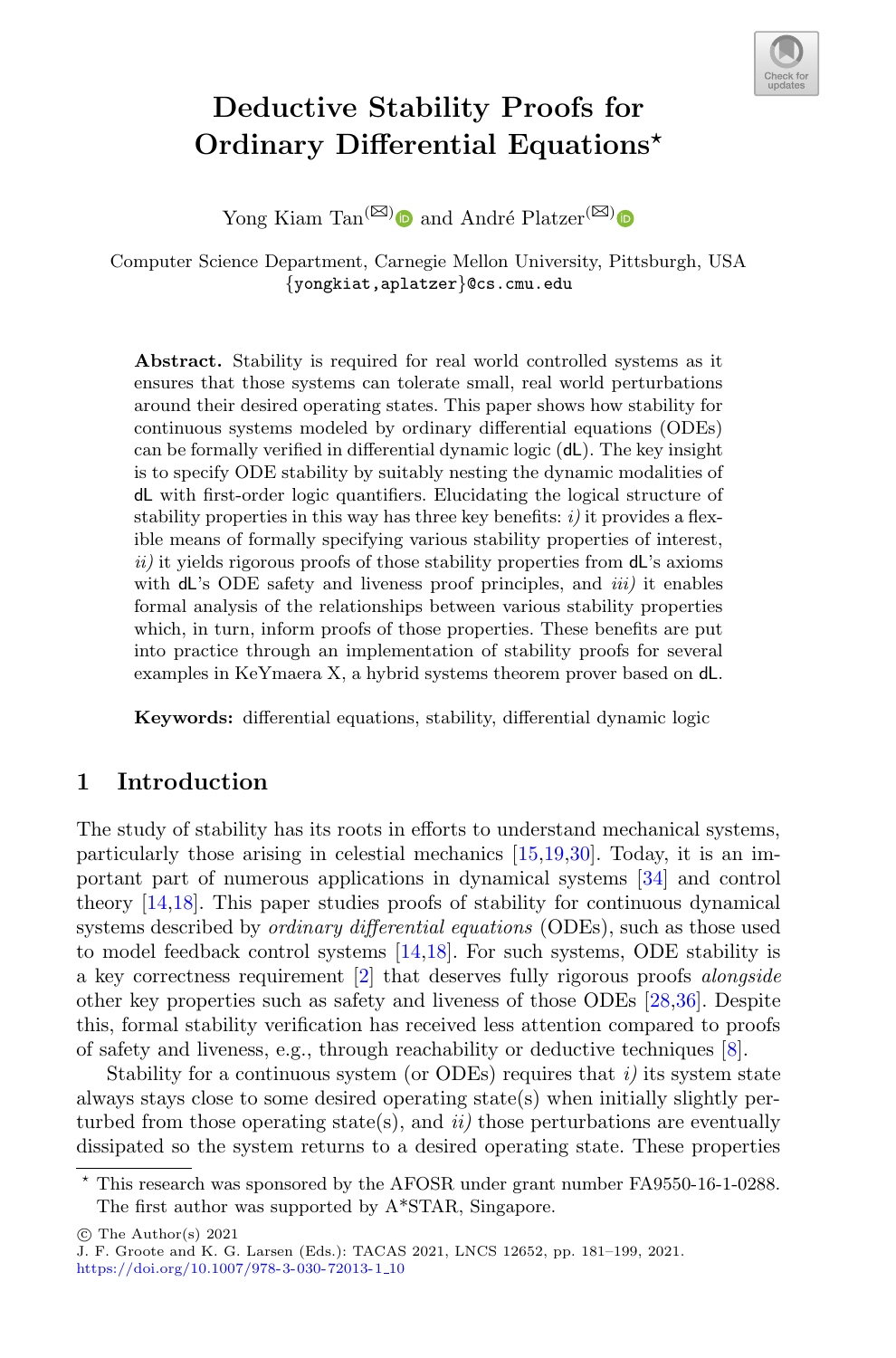are especially crucial for engineered systems because they must be robust to real world perturbations deviating from idealized system models. Simple pendulums provide canonical examples of stability phenomena: they are always observed to settle in the rest position of Fig. [1](#page-1-0) (bottom) after some time regardless of how they are initially released. In contrast, the inverted pendulum in Fig. [1](#page-1-0) (top) is theoretically also at a resting position but can only be observed transiently in practice because the slightest real world perturbation will cause the pendulum to fall due to gravity. Stability explains these observations—the resting position is (asymptotically) stable while the inverted position is unstable and requires active control to ensure its stability. Proofs of safety and liveness properties are still required for the inverted pendulum under control, e.g., its controller must never generate unsafe amounts of torque and the pendulum must eventually reach the inverted position. The triumvirate of safety, liveness, and stability is required for holistic correctness of the inverted pendulum controller.

The classical way of distinguishing the aforementioned stability situations is by designing a Lyapunov function [\[19\]](#page-17-0), i.e., an energy-like auxiliary measure satisfying certain *arithmetical conditions* [\[14,](#page-16-1)[18,](#page-17-3)[31\]](#page-17-6) which implies that the auxiliary energy decreases along system trajectories towards local minima at the stable resting state(s), see Fig. [2.](#page-1-1) Prior approaches  $[1,12,17,21,33]$  $[1,12,17,21,33]$  $[1,12,17,21,33]$  $[1,12,17,21,33]$  $[1,12,17,21,33]$  have emphasized the need to formally verify those arithmetical conditions in order to guarantee that a conjectured Lyapunov function correctly implies stability for a given system.



<span id="page-1-0"></span>Fig. 1. A pendulum (in green) hung by a rigid rod from a pivot (in black) perturbed from its resting state (bottom) and from its inverted, upright position (top). Perturbed states (with dashed boundaries) are faded out to show the progression of time.



<span id="page-1-1"></span>Fig. 2. A Lyapunov function that decreases along the pendulum trajectory shown in Fig. [1](#page-1-0) (bottom).

This paper shows how deductive proofs of ODE stability can be carried out in differential dynamic logic (dL) [\[25,](#page-17-9)[26,](#page-17-10)[27\]](#page-17-11), a logic for deductive verification of hybrid systems.<sup>[1](#page-1-2)</sup> The key insight is that stability properties can be specified by suitably nesting the dynamic modalities of dL with quantifiers of first-order logic. The resulting specifications are amenable to rigorous proof by combining dL's ODE safety [\[28\]](#page-17-4) and liveness [\[36\]](#page-17-5) proof principles with real arithmetic and first-order quantifier reasoning. This makes it possible to *syntactically derive* stability for a given system from the small set of dL axioms which, in turn, enables trustworthy stability proofs in the KeYmaera X theorem prover for hybrid systems [\[11](#page-16-7)[,26\]](#page-17-10). Notably, this approach directly verifies stability specifications, which

<span id="page-1-2"></span><sup>1</sup> Hybrid systems are mathematical models describing discrete and continuous dynamics, and interactions thereof. This paper's formal understanding of ODE stability is crucial for subsequent investigation of hybrid systems stability [\[5,](#page-16-8)[13,](#page-16-9)[20\]](#page-17-12).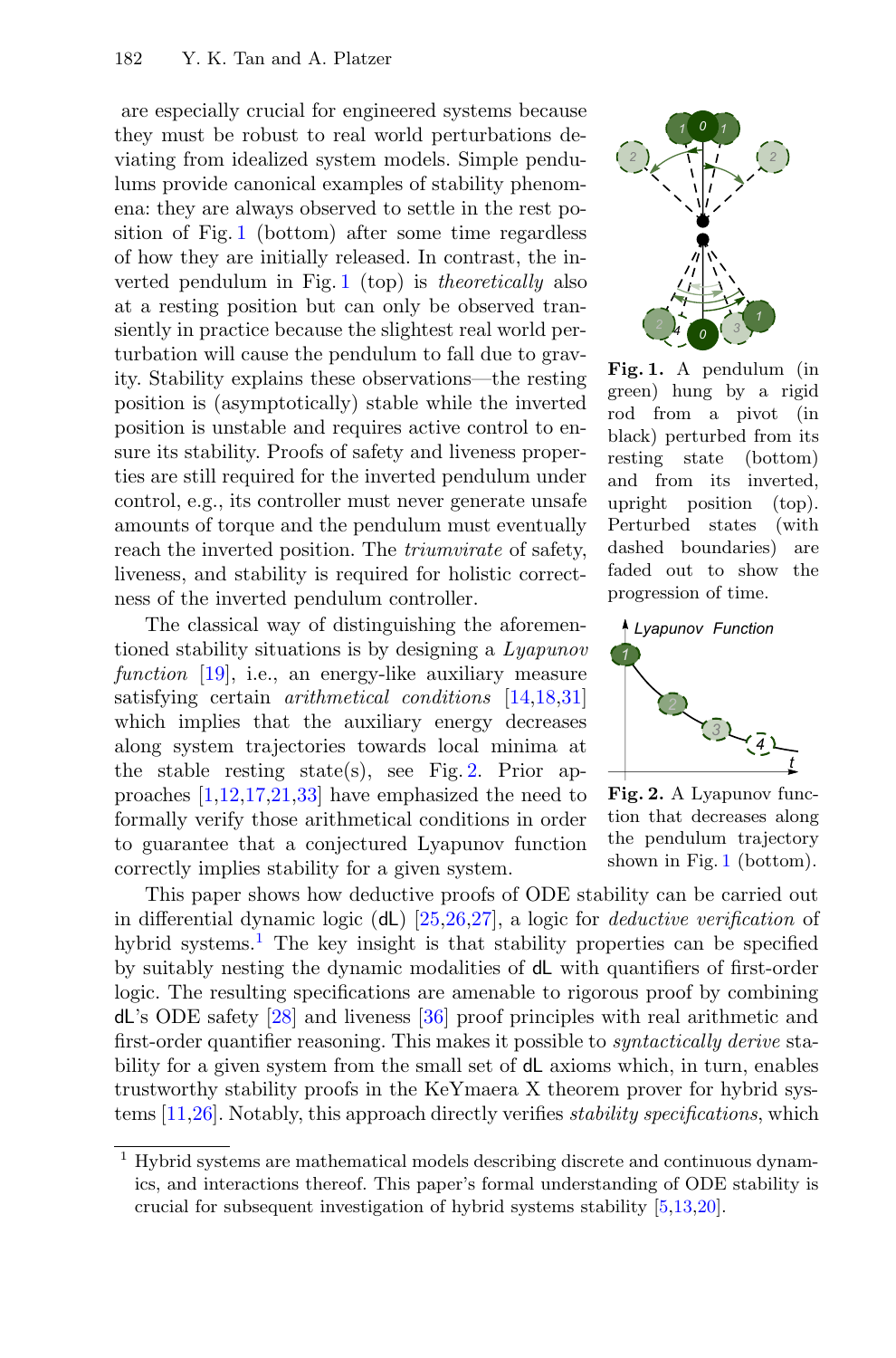goes beyond verifying arithmetic that imply those specifications [\[1,](#page-16-4)[12,](#page-16-5)[17,](#page-16-6)[21,](#page-17-7)[33\]](#page-17-8). This is crucial for advanced stability notions because those variations generally require subtle twists to the required arithmetical conditions on their Lyapunov functions [\[14\]](#page-16-1); proofs of stability specifications alleviate the onus on system designers to correctly pick and check the appropriate conditions for their applications. Section [3](#page-4-0) shows how various stability properties for ODE equilibria can be formally specified and proved in dL with Lyapunov function techniques. Section [4](#page-10-0) generalizes those stability specifications, yielding unambiguous formal specifications of advanced stability properties from the literature [\[14,](#page-16-1)[18\]](#page-17-3), along with their derived proof rules. These specifications also provide rigorous insights into the logical relationship between various stability notions, which are used to inform their respective proofs. Section [5](#page-13-0) illustrates the practicality of this paper's dL approach through several stability case studies formalized in KeYmaera X.

All omitted definitions and proofs are available in the supplement [\[35\]](#page-17-13).

## 2 Background: Differential Dynamic Logic

This section briefly recalls the syntax and semantics of dL, focusing on its continuous fragment which has a complete axiomatization for ODE invariants [\[28\]](#page-17-4). Full presentations of dL, including its discrete fragment, are elsewhere [\[26,](#page-17-10)[27\]](#page-17-11).

**Syntax and Semantics.** The grammar of dL terms is as follows, where  $x \in V$ is a variable and  $c \in \mathbb{Q}$  is a rational constant. These terms are polynomials over  $V$  (extensions with Noetherian functions [\[28\]](#page-17-4) such as exp, sin, cos are possible):

$$
p,q \ ::= \ x \ | \ c \ | \ p+q \ | \ p \cdot q
$$

The grammar of dL formulas is as follows, where  $\sim \in \{ =, \neq, \geq, >, \leq, < \}$  is a comparison operator and  $\alpha$  is a hybrid program:

$$
\phi, \psi \ ::= p \sim q \mid \phi \land \psi \mid \phi \lor \psi \mid \neg \phi \mid \forall v \phi \mid \exists v \phi \mid [\alpha] \phi \mid \langle \alpha \rangle \phi
$$

This grammar features atomic comparisons ( $p \sim q$ ), propositional connectives  $(\neg, \wedge, \vee)$ , first-order quantifiers over the reals  $(\forall, \exists)$ , and the box  $([\alpha]\phi)$  and diamond  $(\langle \alpha \rangle \phi)$  modality formulas which express that all or some runs of hybrid program  $\alpha$  satisfy  $\phi$ , respectively. The modalities  $[\cdot], \langle \cdot \rangle$  can be freely nested with first-order and modal connectives, which is crucial for the specification of stability properties in Sections [3](#page-4-0) and [4.](#page-10-0) Formulas not containing the modalities are formulas of first-order real arithmetic and are written as  $P, Q, R$ .

This paper focuses on the *continuous* fragment of hybrid programs  $\alpha \equiv$  $x' = f(x) \& Q$ , where  $x' = f(x)$  is an *n*-dimensional system of ordinary differential equations (ODEs),  $x'_1 = f_1(x), \ldots, x'_n = f_n(x)$ , over variables  $x = (x_1, \ldots, x_n)$ , the LHS  $x_i'$  is the time derivative of  $x_i$  and the RHS  $f_i(x)$  is a polynomial over variables x. The evolution domain constraint Q specifies the set of states in which the ODE is allowed to evolve continuously. When  $Q$  is the formula true, the ODE is also written as  $x' = f(x)$ . For *n*-dimensional vectors x, y, the dot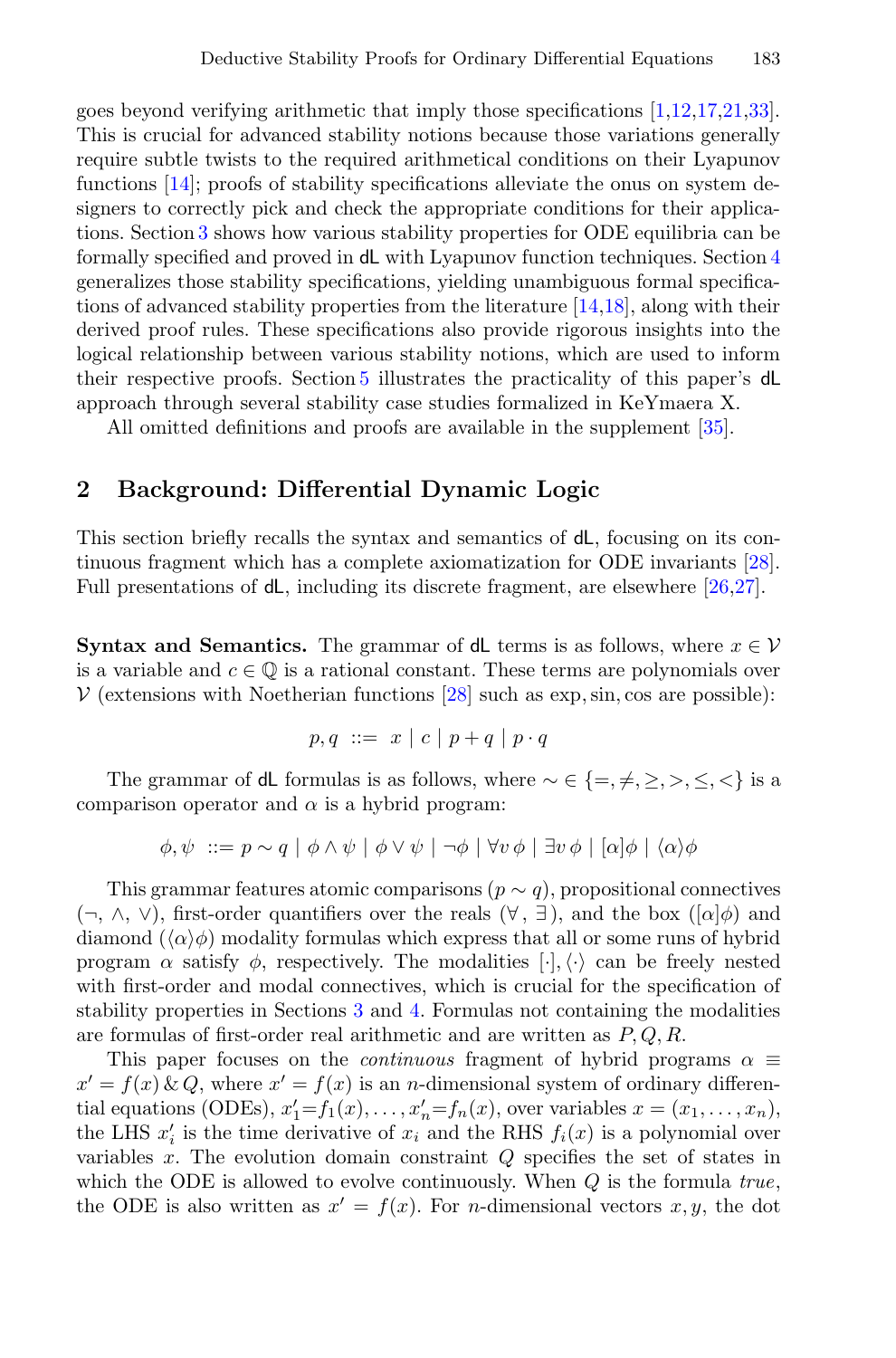product is  $x \cdot y \stackrel{\text{def}}{=} \sum_{i=1}^n x_i y_i$  and  $||x||^2 \stackrel{\text{def}}{=} \sum_{i=1}^n x_i^2$  denotes the squared Euclidean norm. Variables  $z \in \mathcal{V} \setminus \{x\}$  not occurring on the LHS of ODE  $x' = f(x)$  are parameters that remain constant along ODE solutions. The following parametric ODE model of a simple pendulum is used as a running example.

<span id="page-3-3"></span>Example 1 (Pendulum model). The ODE  $\alpha_p \equiv \theta' = \omega$ ,  $\omega' = -\frac{g}{L}\sin(\theta) - b\omega$ models a pendulum (illustrated below) suspended from a pivot by a rod of length L, where  $\theta$  is the angle of displacement,  $\omega$  is the angular velocity of the pendulum, and  $g > 0$  is the gravitational constant. Parameter  $a = \frac{g}{L}$  is a positive scaling constant and parameter  $b \geq 0$  is the coefficient of friction for angular velocity. The symbolic parameters  $a, b$  make analysis of  $\alpha_p$  apply to a range of concrete values, e.g., pendulums that are suspended by a long rod (with large  $L$ ) are modeled by small positive values of a, while frictionless pendulums have  $b = 0$ .

A simplification of  $\alpha_n$  is used because stability analyses often concern the behavior of the pendulum near its resting (or inverted) state where  $\theta = 0$ . For such nearby states with  $\theta \approx 0$ . the small angle approximation  $\sin(\theta) \approx \theta$  yields a linear ODE:<sup>[2](#page-3-0)</sup>

$$
\alpha_l \equiv \theta' = \omega, \ \omega' = -a\theta - b\omega \tag{1}
$$

An *inverted* pendulum is modeled by a similar ODE (illustrated on the right) under a change of coordinates. Such a pendulum requires an external torque input  $u(\theta, \omega)$  to maintain its stability;  $u(\theta, \omega)$  is determined and proved correct in Section [5.](#page-13-0)

<span id="page-3-4"></span><span id="page-3-2"></span>

L

$$
\alpha_i \equiv \theta' = \omega, \ \omega' = a\theta - b\omega - u(\theta, \omega) \tag{2}
$$

States  $\nu : \mathcal{V} \to \mathbb{R}$  assign real values to each variable in  $\mathcal{V}$ ; the set of all states is S. The semantics of **dL** formula  $\phi$  is the set of states  $[\![\phi]\!] \subseteq \mathbb{S}$  in which  $\phi$  is true [\[26](#page-17-10)[,27\]](#page-17-11), where the semantics of first-order logical connectives are defined as usual, e.g.,  $[\![\phi \land \psi]]=[\![\phi]\!] \cap [\![\psi]\!]$ . For ODEs, the semantics of the modal operators is as follows.<sup>[3](#page-3-1)</sup> Let  $\nu \in \mathbb{S}$  and  $\varphi : [0, T) \to \mathbb{S}$  for some  $0 < T \leq \infty$ , be the unique, right-maximal solution [\[6\]](#page-16-10) to ODE  $x' = f(x)$  with initial value  $\varphi(0) = \nu$ :

$$
\nu \in [[x' = f(x) \& Q] \phi] \text{ iff for all } 0 \le \tau < T \text{ where } \phi(\zeta) \in [Q] \text{ for all } 0 \le \zeta \le \tau:
$$
\n
$$
\phi(\tau) \in [\![\phi]\!]
$$
\n
$$
\nu \in [[\langle x' = f(x) \& Q \rangle \phi] \text{ iff there exists } 0 \le \tau < T \text{ such that:}
$$
\n
$$
\phi(\tau) \in [\![\phi]\!]
$$
\n
$$
\phi(\zeta) \in [\![Q]\!]
$$
\nfor all  $0 \le \zeta \le \tau$ 

For a formula P the  $\varepsilon$ -neighborhood of P with respect to x is defined as  $\mathcal{U}_{\varepsilon}(P) \stackrel{\text{def}}{=} \exists y (\|x-y\|^2 < \varepsilon^2 \wedge P(y)),$  where the existentially quantified variables y are fresh in P. The neighborhood formula  $\mathcal{U}_{\varepsilon}(P)$  characterizes the set of states within distance  $\varepsilon$  from P, with respect to the dynamically evolving variables x.

<span id="page-3-0"></span> $2$  This linearization is justified by the Hartman-Grobman theorem [\[6\]](#page-16-10). A nonlinear polynomial approximation, such as  $\sin(\theta) \approx \theta - \frac{\theta^3}{6}$  $\frac{90}{6}$ , can also be used.

<span id="page-3-1"></span> $3$  The semantics of dL formulas is defined compositionally elsewhere [ $26,27$ ].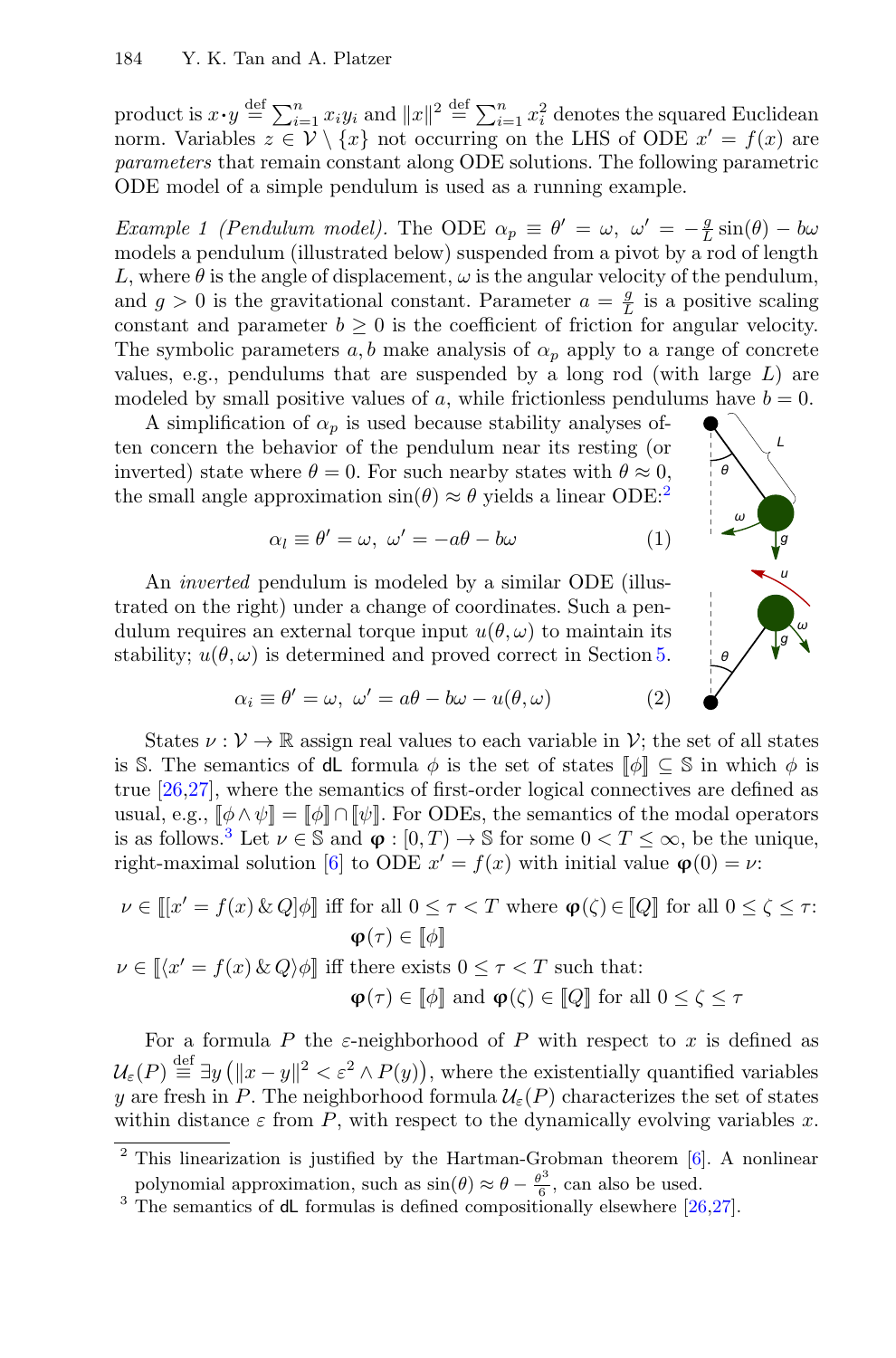This is useful for syntactically expressing small  $\varepsilon$  perturbations in the stability definitions of Sections [3](#page-4-0) and [4.](#page-10-0) For formulas  $P$  of first-order real arithmetic, the ε-neighborhood,  $\mathcal{U}_{\varepsilon}(P)$ , can be equivalently expressed in quantifier-free form by quantifier elimination [\[4\]](#page-16-11). For example,  $\mathcal{U}_{\varepsilon}(x=0)$  is equivalent to the formula  $||x||^2 < \varepsilon^2$ . Formulas  $\overline{P}$  and  $\partial P$  are the syntactically definable topological closure and boundary of the set characterized by  $P$ , respectively [\[4\]](#page-16-11).

<span id="page-4-1"></span>Proof Calculus. All derivations and proof rules are presented in a classical sequent calculus. The semantics of *sequent*  $\Gamma \vdash \phi$  is equivalent to the formula  $(\bigwedge_{\psi \in \Gamma} \psi) \to \phi$ . A sequent is valid iff its corresponding formula is valid. Completed branches in a sequent proof are marked with  $\ast$ . Assumptions  $\psi \in \Gamma$  that have only ODE parameters as free variables remain true along ODE evolutions and are soundly kept across ODE deduction steps [\[26](#page-17-10)[,27\]](#page-17-11). First-order real arithmetic is decidable [\[4\]](#page-16-11) so we assume such a decision procedure and label proof steps with [R](#page-4-1) when they follow from real arithmetic. Axioms and proof rules are derivable iff they can be deduced from sound  $dL$  axioms and proof rules [\[26,](#page-17-10)[27\]](#page-17-11).

Formula I is an *invariant* of the ODE  $x' = f(x) \& Q$  iff the formula  $I \rightarrow$  $[x' = f(x) \& Q]$ I is valid. The dL proof calculus is *complete* for ODE invariants [\[28\]](#page-17-4), i.e., any true ODE invariant expressible in first-order real arithmetic can be proved in the calculus. The calculus also supports refinement reason-ing [\[36\]](#page-17-5) for proving ODE liveness properties  $P \to \langle x' = f(x) \& Q \rangle R$ , which says that the goal R is reached along the ODE  $x' = f(x) \& Q$  from precondition P.

An important syntactic tool for reasoning with ODE  $x' = f(x)$  is the Lie derivative of term p defined as  $p \stackrel{\text{def}}{=} \sum_{x_i \in x} \frac{\partial p}{\partial x_i} f_i(x)$ , whose semantic value is equal to the time derivative of the value of p along solutions  $\varphi$  of the ODE [\[26,](#page-17-10)[28\]](#page-17-4). They are provably definable in dL using syntactic differentials [\[26\]](#page-17-10).

#### <span id="page-4-0"></span>3 Asymptotic Stability of an Equilibrium Point

This section presents Lyapunov's classical notion of asymptotic stability [\[19\]](#page-17-0) and its formal specification in dL. This formalization enables the derivation of dL stability proof rules with Lyapunov functions [\[14](#page-16-1)[,18,](#page-17-3)[19](#page-17-0)[,31\]](#page-17-6). Several related stability concepts are formalized in dL, along with their relationships and rules.

#### 3.1 Mathematical Preliminaries

An equilibrium point of ODE  $x' = f(x)$  is a point  $x_0 \in \mathbb{R}^n$  where  $f(x_0) = 0$ , so a system that starts at  $x_0$  stays at  $x_0$  along its continuous evolution. Such points are often interesting in real-world systems, e.g., the equilibrium point  $\theta = 0, \omega =$ 0 for  $\alpha_l$  from [\(1\)](#page-3-2) is the resting state of a pendulum. For a controlled system, equilibrium points often correspond to desired steady system states where no further continuous control input (modeled as part of  $f(x)$ ) is required [\[18\]](#page-17-3).

For brevity, assume the origin  $0 \in \mathbb{R}^n$  is an equilibrium point of interest. Any other equilibrium point(s) of interest  $x_0 \in \mathbb{R}^n$  can be translated to the origin with the change of coordinates  $x \mapsto x - x_0$  for the ODE (see supplement [\[35\]](#page-17-13)).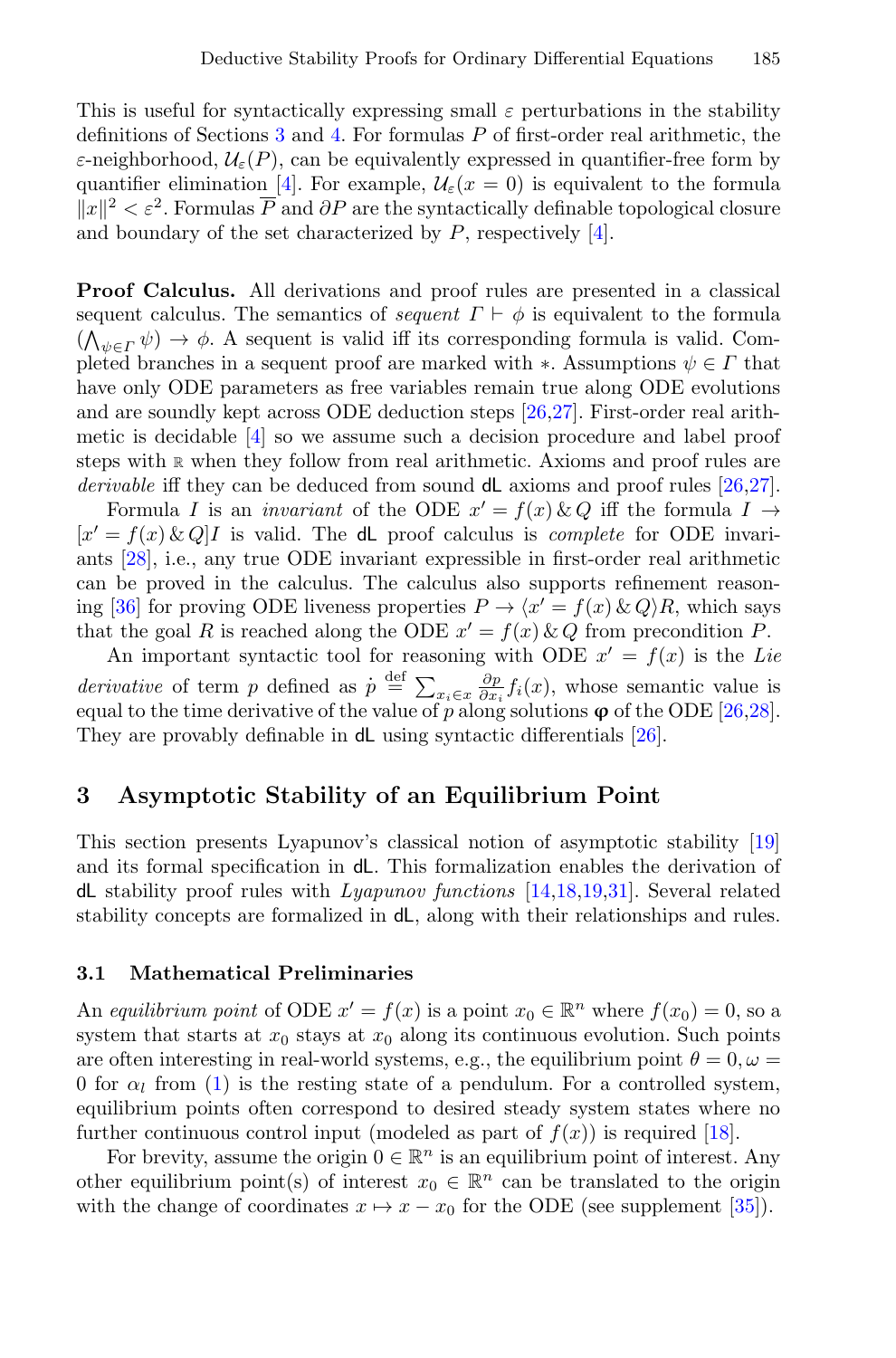

<span id="page-5-1"></span>Fig. 3. Solutions from points in the  $\delta$  ball around the origin, like the green initial point x, remain within the  $\varepsilon$  ball around the origin  $0 \in \mathbb{R}^n$  (black dot) and asymptotically approach the origin. The latter two plots illustrate how asymptotic stability for an ODE can be broken down into a pair of (quantified) ODE safety and liveness properties.

The following definition of asymptotic stability is standard  $[14,18,31]$  $[14,18,31]$  $[14,18,31]$ .<sup>[4](#page-5-0)</sup>

<span id="page-5-2"></span>Definition 2 (Asymptotic stability [\[14,](#page-16-1)[18,](#page-17-3)[31\]](#page-17-6)). The origin  $0 \in \mathbb{R}^n$  of ODE  $x' = f(x)$  is

- **stable** if, for all  $\varepsilon > 0$ , there exists  $\delta > 0$  such that for all initial states  $x = x(0)$  with  $||x|| < \delta$ , the right-maximal ODE solution  $x(t) : [0, T) \to \mathbb{R}^n$ satisfies  $||x(t)|| < \varepsilon$  for all times  $0 \le t < T$ ,
- **attractive** if there exists  $\delta > 0$  such that for all  $x = x(0)$  with  $||x|| < \delta$ , the right-maximal ODE solution  $x(t): [0,T) \to \mathbb{R}^n$  satisfies  $\lim_{t \to T} x(t) = 0$ ,
- asymptotically stable if it is stable and attractive.

These definitions can be understood using the resting state of the pendulum from Fig. [1](#page-1-0) (bottom) which is asymptotically stable. When the pendulum is given a light push from its bottom resting state (formally,  $||x|| < \delta$ ), it gently oscillates near that resting state (formally,  $||x(t)|| < \varepsilon$ ). In the presence of friction, these oscillations eventually dissipate so the pendulum asymptotically returns to its resting state (formally,  $\lim_{t\to T} x(t) = 0$ ). This behavior is *local*, i.e., for any given  $\varepsilon > 0$ , there exists a sufficiently small  $\delta > 0$  perturbation of the initial state that results in gentle oscillations with  $||x(t)|| < \varepsilon$ , see Fig. [3](#page-5-1) (left). A strong push, e.g., with  $\delta > \varepsilon$ , could instead cause the pendulum to spin around on its pivot.

Remark 3. Stability and attractivity do not imply each other [\[31,](#page-17-6) Chapter I.2.7]. However, if the origin is stable, attractivity can be defined in a simpler way. This is proved in dL, after characterizing stability and attractivity syntactically.

#### 3.2 Formal Specification

The formal specification of asymptotic stability in  $dL$  combines i) the dynamic modalities of dL, which are used to quantify over the dynamics of the ODE, and ii) the first-order logic quantifiers, which are used to express combinations of (topologically) local and asymptotic properties of those dynamics.

<span id="page-5-0"></span><sup>&</sup>lt;sup>4</sup> Some definitions require, or implicitly assume, right-maximal solutions  $x(t)$  to be global, i.e., with  $T = \infty$ , see [\[18,](#page-17-3) Definition 4.1] and associated discussion. The definitions presented here are better suited for subsequent generalizations.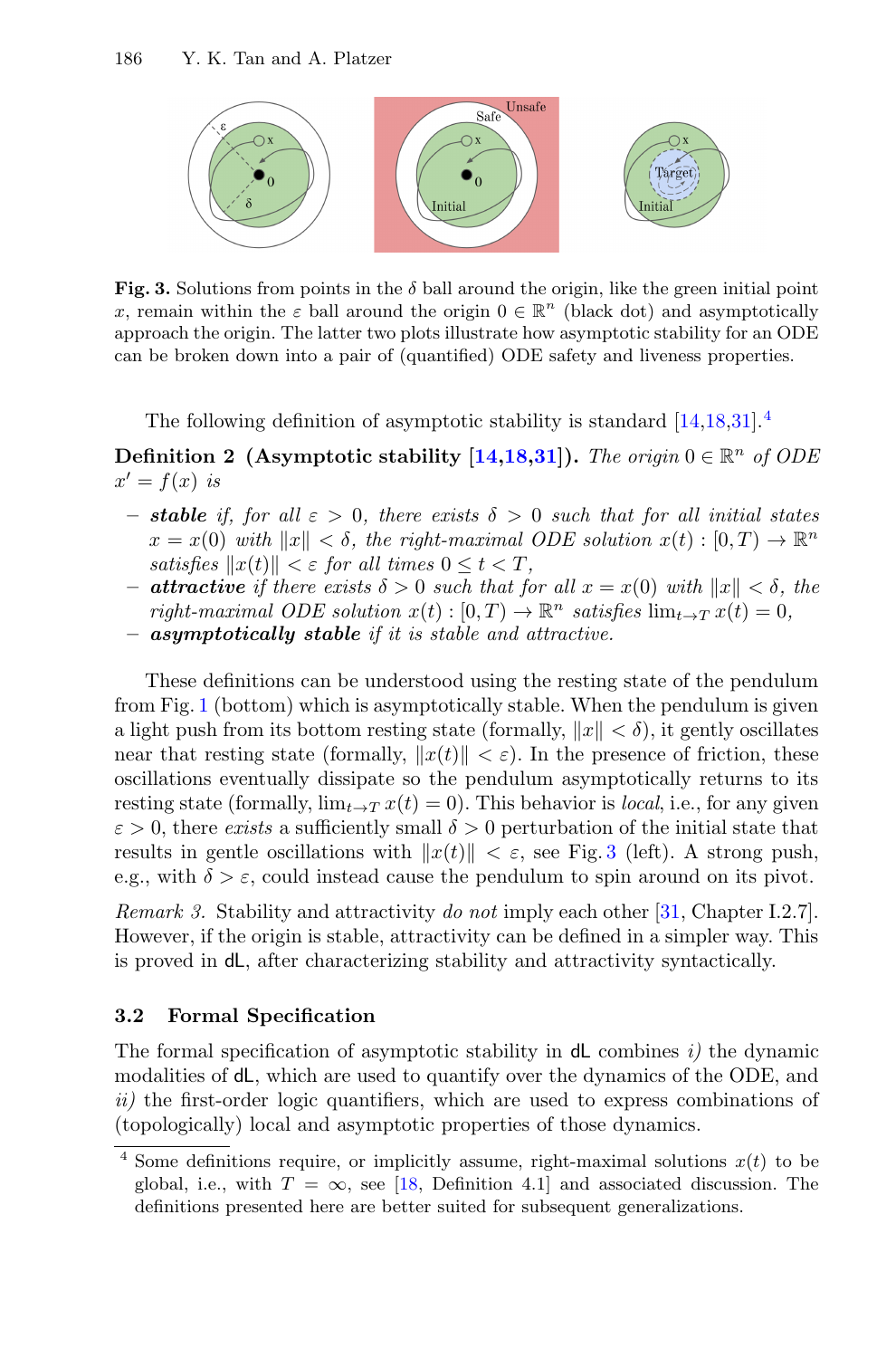Lemma 4 (Asymptotic stability in dL). The origin of ODE  $x' = f(x)$  is, respectively, i) stable, ii) attractive, and iii) asymptotically stable iff the dL formulas i)  $\text{Stab}(x' = f(x))$ , ii)  $\text{Attr}(x' = f(x))$ , and iii)  $\text{AStab}(x' = f(x))$ respectively are valid. Variables  $\varepsilon, \delta$  are fresh, i.e., not in x,  $f(x)$ .

<span id="page-6-0"></span>
$$
\text{Stab}(x' = f(x)) \equiv \forall \varepsilon > 0 \,\exists \delta > 0 \,\forall x \left( \mathcal{U}_{\delta}(x = 0) \to [x' = f(x)] \, \mathcal{U}_{\varepsilon}(x = 0) \right)
$$
\n
$$
\text{Attr}(x' = f(x)) \equiv \exists \delta > 0 \,\forall x \left( \mathcal{U}_{\delta}(x = 0) \to \text{Asym}(x' = f(x), x = 0) \right)
$$
\n
$$
\text{AStab}(x' = f(x)) \equiv \text{Stab}(x' = f(x)) \land \text{Attr}(x' = f(x))
$$

Formula Asym $(x' = f(x), P) \equiv \forall \varepsilon > 0 \, \langle x' = f(x) \rangle [x' = f(x)] \mathcal{U}_{\varepsilon}(P)$  characterizes the set of states that asymptotically approach P along ODE solutions.

Formula Stab $(x' = f(x))$  is a syntactic dL rendering of the corresponding quantifiers from Def. [2.](#page-5-2) The safety property  $\mathcal{U}_{\delta}(x=0) \to [x'=f(x)]\mathcal{U}_{\epsilon}(x=0)$ expresses that solutions starting from the  $\delta$ -neighborhood of the origin always (for all times) stay safely in the  $\varepsilon$ -neighborhood, as visualized in Fig. [3](#page-5-1) (middle).

Formula  $\text{Attr}(x' = f(x))$  uses the subformula  $\text{Asym}(x' = f(x), x = 0)$  which characterizes the limit in Def. [2.](#page-5-2) Recall  $\lim_{t\to T} x(t) = 0$  iff for all  $\varepsilon > 0$  there exists a time  $\tau$  with  $0 \leq \tau < T$  such that for all times t with  $\tau \leq t < T$ , the solution satisfies  $||x(t)|| < \varepsilon$ , i.e., the limit requires for all distances  $\varepsilon > 0$ , the ODE solution will *eventually always* be within distance  $\varepsilon$  of the origin, as visualized in Fig. [3](#page-5-1) (right). This limit is characterized using nested  $\langle \cdot \rangle$ . modalities, together with first-order quantification according to Def. [2.](#page-5-2) More generally, formula  $\text{Asym}(x' = f(x), P)$  characterizes the set of initial states where the right-maximal ODE solution asymptotically approaches  $P$ ; this set is known as the region of attraction of  $P$  [\[18\]](#page-17-3). Thus, attractivity requires that the region of attraction of the origin contains an open neighborhood  $\mathcal{U}_{\delta}(x=0)$  of the origin.

From Lemma [4,](#page-6-0) proving validity of the formula  $\text{AStab}(x' = f(x))$  yields a rigorous proof of asymptotic stability for  $x' = f(x)$ . However, if the origin is stable, then attractivity can be provably simplified with the following corollary.

Corollary 5 (Stable attractivity). The following axiom is derivable in dL. SAttr  $\text{Stab}(x' = f(x)) \to (\text{Asym}(x' = f(x), x=0) \leftrightarrow \forall \varepsilon > 0 \langle x' = f(x) \rangle \mathcal{U}_{\varepsilon}(x=0))$ 

<span id="page-6-1"></span>Corollary [5](#page-6-1) simplifies the syntactic characterization of the region of attraction for stable equilibria from a nested  $\langle \cdot \rangle$ . formula to a  $\langle \cdot \rangle$  formula, which is then directly amenable to ODE liveness reasoning [\[36\]](#page-17-5). This corollary is used to simplify proofs of asymptotic stability, as explained next.

#### 3.3 Lyapunov Functions

Lyapunov functions are the standard tool for showing stability of general, nonlinear ODEs [\[14,](#page-16-1)[18,](#page-17-3)[31\]](#page-17-6) and finding suitable Lyapunov functions is an important problem in its own right  $[1,9,12,17,21,23,24,33,37]$  $[1,9,12,17,21,23,24,33,37]$  $[1,9,12,17,21,23,24,33,37]$  $[1,9,12,17,21,23,24,33,37]$  $[1,9,12,17,21,23,24,33,37]$  $[1,9,12,17,21,23,24,33,37]$  $[1,9,12,17,21,23,24,33,37]$  $[1,9,12,17,21,23,24,33,37]$  $[1,9,12,17,21,23,24,33,37]$ . This section shows how a candidate Lyapunov function, once found, can be used to rigorously prove stability. The following proof rules derive Lyapunov stability arguments [\[14,](#page-16-1)[18,](#page-17-3)[31\]](#page-17-6) syntactically in dL.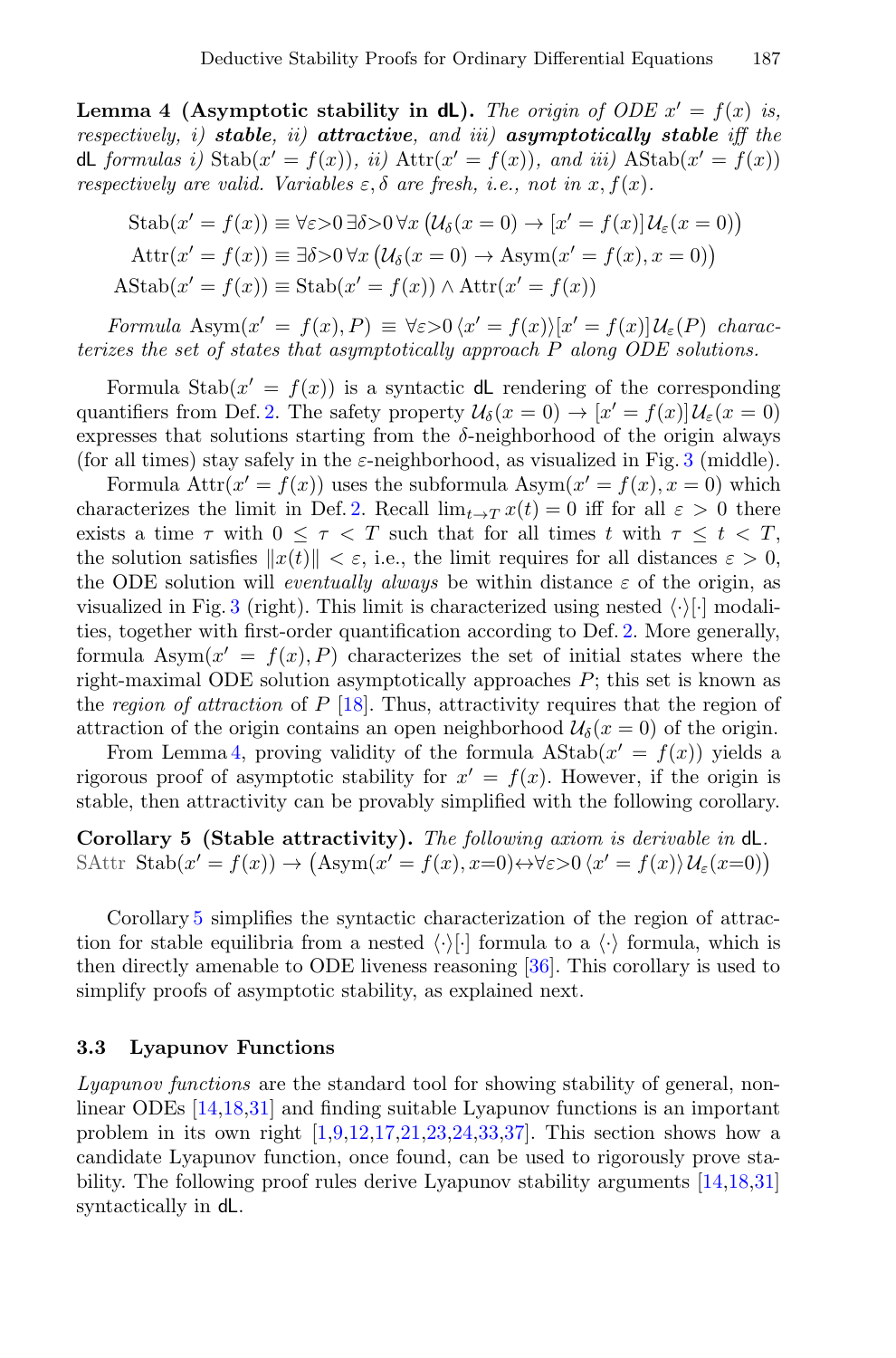Lemma 6 (Lyapunov functions). The following Lyapunov function proof rules are derivable in dL.

<span id="page-7-0"></span>Lyap<sub>></sub> 
$$
\frac{\begin{array}{l}\nF(f(0) = 0 \land v(0) = 0 \quad \vdash \exists \gamma > 0 \forall x (0 < ||x||^2 \le \gamma^2 \to v > 0 \land \dot{v} \le 0)\n\end{array}}{\begin{array}{l}\nF(f(0) = 0 \land v(0) = 0 \quad \vdash \exists \gamma > 0 \forall x (0 < ||x||^2 \le \gamma^2 \to v > 0 \land \dot{v} < 0)\n\end{array}}\n\begin{array}{l}\nF(f(0) = 0 \land v(0) = 0 \quad \vdash \exists \gamma > 0 \forall x (0 < ||x||^2 \le \gamma^2 \to v > 0 \land \dot{v} < 0)\n\end{array}}
$$

<span id="page-7-1"></span>Rules [Lyap](#page-7-1)<sub>></sub>, Lyap<sub>></sub> use the Lyapunov function v as an auxiliary, energylike function near the origin which is positive and has non-positive (resp. nega-tive [Lyap](#page-7-1)<sub>></sub>) derivative  $\hat{v}$ . This guarantees that  $v$  is non-increasing (resp. decreasing) along ODE solutions near the origin, see Fig. [2.](#page-1-1) The right premise of both rules use  $\exists \gamma > 0 \forall x (0<||x||^2 \leq \gamma^2 \to \cdots)$  to require that the Lyapunov function conditions are true in a  $\gamma$ -neighborhood of the origin. The subtle difference in sign condition for  $\dot{v}$  between rules  $Lyap_>$  $Lyap_>$ ,  $Lyap_>$  is illustrated for the pendulum.

<span id="page-7-3"></span>Example 7 (Pendulum asymptotic stability). For ODE  $\alpha_l$  from [\(1\)](#page-3-2), a suitable Lyapunov function for proving its stability [\[18\]](#page-17-3) is  $v = a\frac{\theta^2}{2} + \frac{(b\theta + \omega)^2 + \omega^2}{4}$  $\frac{\partial f}{\partial 4} + \omega$ , where the Lie derivative of v along  $\alpha_l$  is  $v = -\frac{b}{2}(\alpha\theta^2 + \omega^2)$ . Stability<sup>[5](#page-7-2)</sup> is formally proved in dL for any parameter values  $a > 0, \bar{b} > 0$  using rule [Lyap](#page-7-0)<sub>p</sub> because both of its resulting arithmetical premises are provable by [R](#page-4-1). The full dL derivation, also used in KeYmaera X (Section [5\)](#page-13-0), is shown in the proof of Lemma  $6 \frac{35}{10}$  $6 \frac{35}{10}$ .

When  $b > 0$ , i.e., friction is non-negligible, an identical derivation with  $Lyap<sub>></sub>$  $Lyap<sub>></sub>$ instead of [Lyap](#page-7-0)<sub>≥</sub> proves asymptotic stability because  $-\frac{b}{2}(a\theta^2 + \omega^2)$  is negative except at the origin. Indeed, displacements to the pendulum's resting state can only be dissipated in the presence of friction, not when  $b = 0$ .

#### 3.4 Asymptotic Stability Variations

Asymptotic stability is a strong guarantee about the local behavior of ODE solutions near equilibrium points of interest. In certain applications, stronger stability guarantees may be needed for those equilibria [\[18\]](#page-17-3). This section examines two standard stability variations, shows how they can be proved in dL, and formally analyzes their logical relationship with asymptotic stability.

Exponential stability As the name suggests, the first stability variation, exponential stability, guarantees an exponential rate of convergence towards the equilibrium point from an initial displacement. This is useful, e.g., for bounding the time spent by a perturbed system far away from its desired operating state.

Definition 8 (Exponential stability [\[14,](#page-16-1)[18,](#page-17-3)[31\]](#page-17-6)). The origin  $0 \in \mathbb{R}^n$  of ODE  $x' = f(x)$  is **exponentially stable** if there are positive constants  $\alpha, \beta, \delta > 0$  such that for all initial states  $x = x(0)$  with  $||x|| < \delta$ , the right-maximal ODE solution  $x(t):[0,T)\to\mathbb{R}^n$  satisfies  $||x(t)|| \leq \alpha ||x(0)|| \exp(-\beta t)$  for all times  $0 \leq t < T$ .

<span id="page-7-2"></span><sup>&</sup>lt;sup>5</sup> For the trigonometric pendulum ODE  $\alpha_p$  from Example [1,](#page-3-3) the Lyapunov function  $v = a(1 - \cos(\theta)) + \frac{(b\theta + \omega)^2 + \omega^2}{4}$  with Lie derivative  $\dot{v} = -\frac{b}{2}(a\theta\sin(\theta) + \omega^2)$  proves its stability [\[18\]](#page-17-3) but requires arithmetic reasoning over trigonometric functions.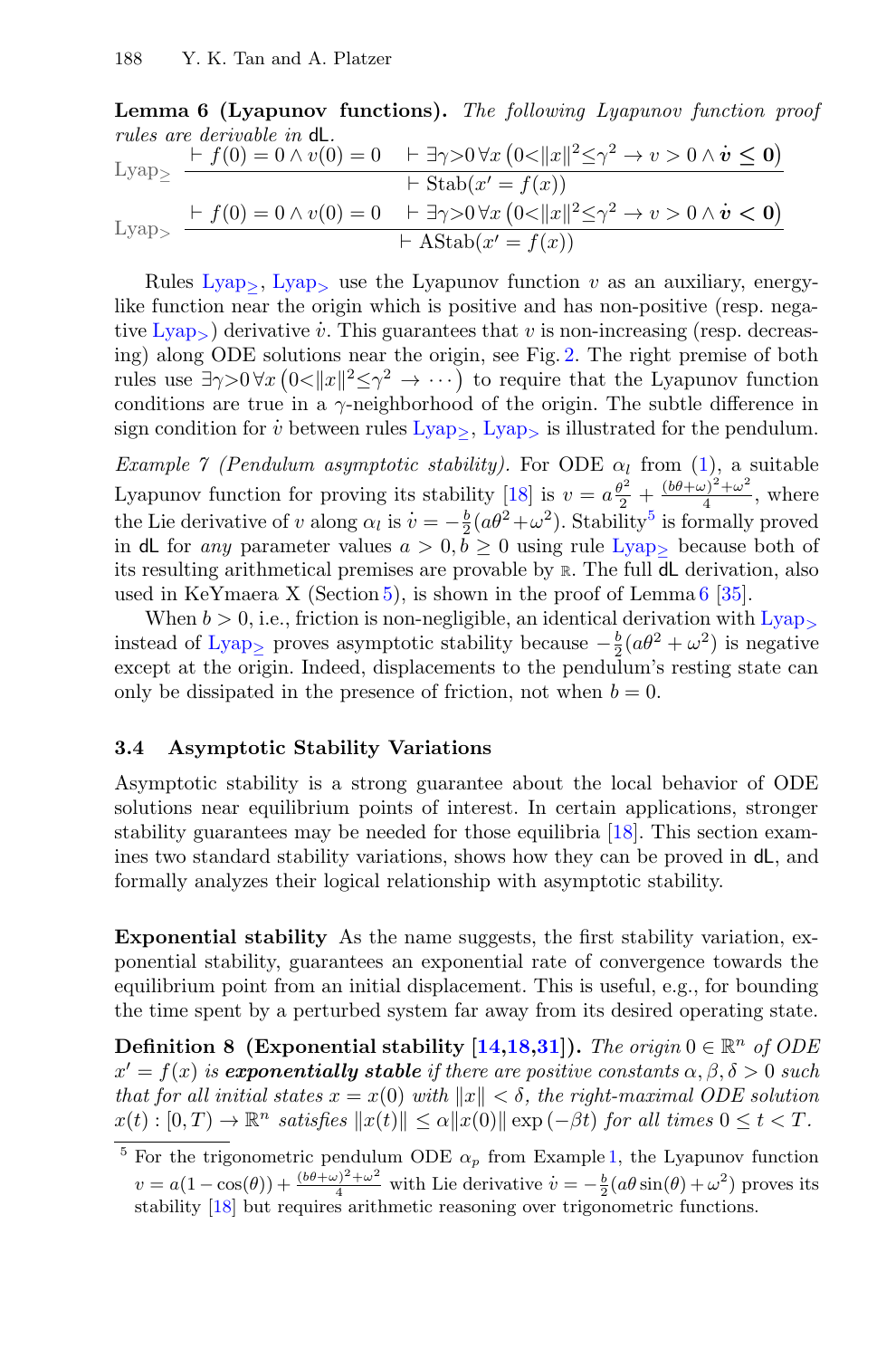Exponential stability bounds the norm of solutions to ODE  $x' = f(x)$  near the origin by a decaying exponential. It is specified in dL as follows.

Lemma 9 (Exponential stability in dL). The origin of ODE  $x' = f(x)$  is exponentially stable iff the following dL formula is valid. Variables  $\alpha, \beta, \delta, y$ are fresh, i.e., not in  $x, f(x)$ .

$$
\text{EStab}(x' = f(x)) \equiv \exists \alpha > 0 \,\exists \beta > 0 \,\exists \delta > 0 \,\forall x \left( \mathcal{U}_{\delta}(x = 0) \rightarrow \left[ y := \alpha^2 ||x||^2; x' = f(x), y' = -2\beta y \right] ||x||^2 \le y \right)
$$

The discrete assignment  $y := \alpha^2 ||x||^2$  sets the value of variable y to that of  $\alpha^2 ||x||^2$ and ; denotes sequential composition of hybrid programs  $[26,27]$  $[26,27]$ .

Formula EStab $(x' = f(x))$  uses a fresh variable y with ODE  $y' = -2\beta y$ and initialized to  $\alpha^2 ||x||^2$  so that y differentially axiomatizes [\[28\]](#page-17-4) the (squared) decaying exponential function  $\alpha^2 ||x(0)||^2$  exp (-2*βt*) along ODE solutions. Such an implicit (polynomial) characterization of exponential decay allows syntactic proof steps to use decidable real arithmetic reasoning.

Lemma 10 (Lyapunov function for exponential stability). The following Lyapunov function proof rule for exponential stability is derivable in  $dL$ , where  $k_1, k_2, k_3 \in \mathbb{Q}$  are positive constants.

<span id="page-8-0"></span>
$$
\text{Lyap}_{\text{E}} \frac{\vdash \exists \gamma > 0 \,\forall x \, (\|x\|^2 \leq \gamma^2 \to k_1^2 \|x\|^2 \leq v \leq k_2^2 \|x\|^2 \land \dot{v} \leq -2k_3 v)}{\vdash \text{EStab}(x' = f(x))}
$$

Rule Lyap<sub>E</sub> enables proofs of exponential stability in  $dL$ . In fact, the proof of Lemma  $10$  (see supplement  $[35]$ ) yields concrete, *quantitative* bounds, where EStab $(x' = f(x))$  is explicitly witnessed with scaling constant  $\alpha = \frac{k_2}{k_1}$  and decay rate  $\beta = k_3$ . These can be used to calculate time bounds when the system state will return sufficiently close to the origin. Similarly, the disturbance  $\delta$  in EStab $(x' = f(x))$  is quantitatively witnessed by  $\frac{k_1}{k_2} \gamma$  for any  $\gamma$  witnessing validity of the premise of rule  $Lyap_E$ . This yields a provable estimate of the region around the origin where exponential stability holds; this latter estimate is explored next.

**Region of attraction** Formulas  $Attr(x' = f(x))$  and  $EStab(x' = f(x))$  both feature a subformula of the form  $\exists \delta > 0 \forall x (\mathcal{U}_{\delta}(x = 0) \rightarrow \cdots)$  which expresses that attractivity (or exponential stability) is locally true in *some*  $\delta$  neighborhood of the origin. In many applications, it is useful to find and rigorously prove that a given set is attractive or exponentially stable with respect to the origin [\[18,](#page-17-3) Chapter 8.2]. The second stability variation yields provable subsets of the region of attraction, including the special case where it is the entire state space. This is formalized using the following variants of  $\text{Attr}(x' = f(x))$  and  $\text{EStab}(x' = f(x))$ within a region given by a formula P.

$$
\text{Attr}^{\text{P}}(x' = f(x), P) \equiv \forall x (P \to \text{Asym}(x' = f(x), x = 0))
$$

$$
\text{EStab}^{\text{P}}(x' = f(x), P) \equiv \exists \alpha > 0 \,\exists \beta > 0 \,\forall x (P \to
$$

$$
[y := \alpha^2 ||x||^2; x' = f(x), y' = -2\beta y] ||x||^2 \le y)
$$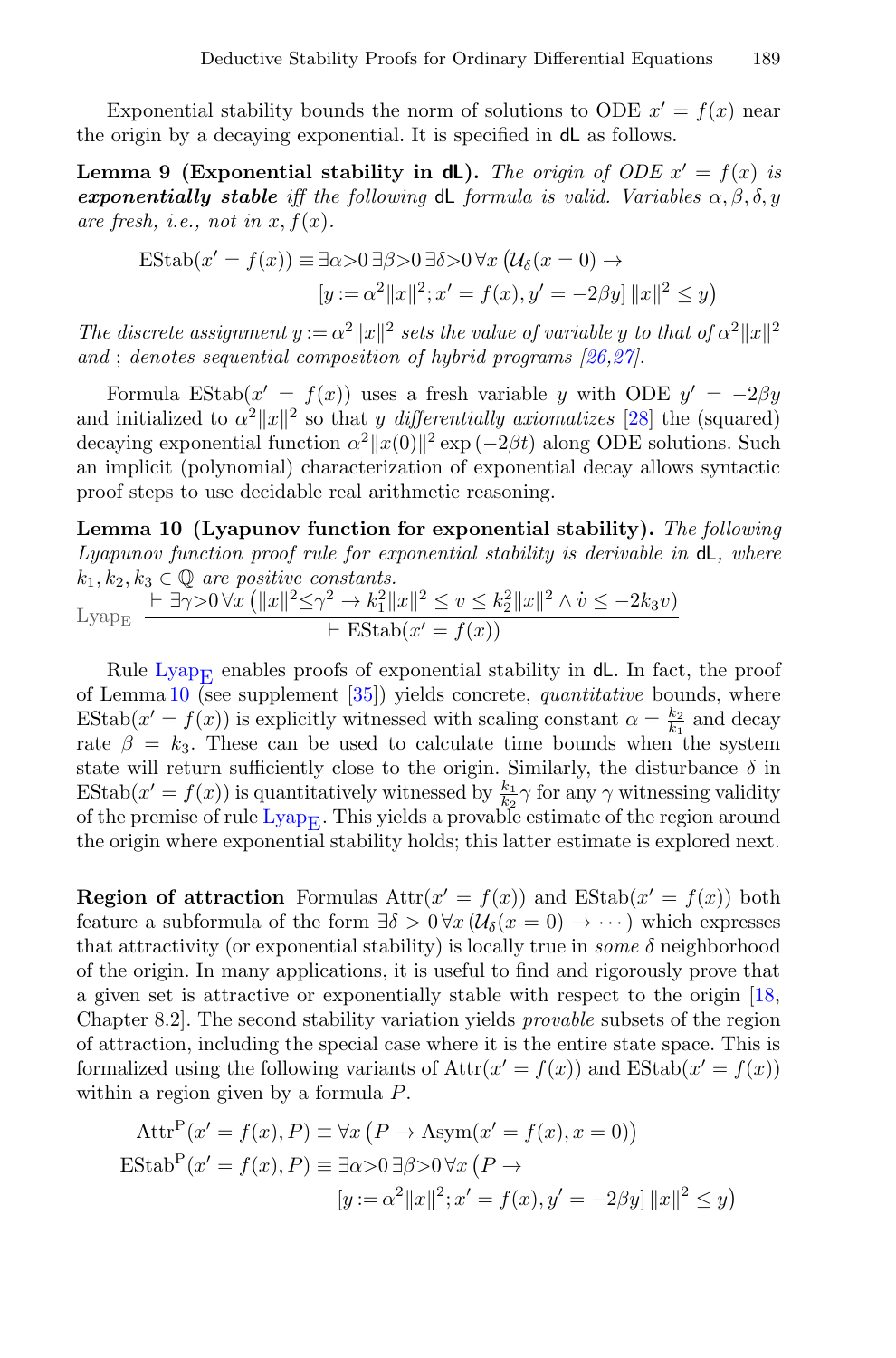The formula  $\text{Attr}^P(x' = f(x), P)$  is valid iff the set characterized by P is a subset of the origin's region of attraction [\[18\]](#page-17-3). For example,  $\text{Attr}(x' = f(x))$ is  $\exists \delta > 0$  Attr<sup>P</sup> $(x' = f(x), \mathcal{U}_{\delta}(x = 0))$ . This generalization is useful for formalizing stronger notions of stability in dL, such as the following global stability notions [\[14,](#page-16-1)[18\]](#page-17-3). For brevity, **d**L specifications of the stability properties (in **bold**) are given below with mathematical definitions deferred to the supplement [\[35\]](#page-17-13).

<span id="page-9-3"></span>Lemma 11 (Global stability in dL). The origin of ODE  $x' = f(x)$  is globally asymptotically stable iff the dL formula  $\text{Stab}(x' = f(x)) \wedge \text{Attr}^P(x' = f(x))$  $f(x)$ , true) is valid. The origin is globally exponentially stable iff the dL formula  $\text{EStab}^{\text{P}}(x' = f(x), \text{true})$  is valid.

Global stability ensures that *all* perturbations to the system state are eventually dissipated. Their proof rules are similar to  $Lyap<sub>></sub>$  $Lyap<sub>></sub>$  and  $Lyap<sub>E</sub>$  respectively.

Lemma 12 (Lyapunov function for global stability). The following Lyapunov function proof rules for global asymptotic and exponential stability are derivable in  $\mathsf{dL}$ . In rule  $Lyap_E^G$  $Lyap_E^G$ ,  $k_1, k_2, k_3 \in \mathbb{Q}$  are positive constants.

$$
\text{Lyap}_{\geq}^{\text{G}} \quad \frac{\vdash f(0)=0 \land v(0)=0 \quad x \neq 0 \vdash v>0 \land \dot{v}<0 \quad \vdash \forall b \exists \gamma>0 \forall x \left(v \leq b \rightarrow \mathcal{U}_{\gamma}(x=0)\right)}{\vdash \text{Stab}(x'=f(x)) \land \text{Attr}^{\text{P}}(x'=f(x), \text{true})}
$$
\n
$$
\text{Lyap}_{\text{E}}^{\text{G}} \quad \frac{\vdash k_1^2 \|x\|^2 \leq v \leq k_2^2 \|x\|^2 \land \dot{v} \leq -2k_3 v}{\vdash \text{Estab}^{\text{P}}(x'=f(x), \text{true})}
$$

<span id="page-9-4"></span><span id="page-9-0"></span>Example 13 (Pendulum global exponential stability). For simplicity, instantiate Example [7](#page-7-3) with parameters  $a = 1, b = 1$ . The Lyapunov function then simplifies to  $v = \frac{\theta^2}{2} + \frac{(\theta + \omega)^2 + \omega^2}{4}$  with Lie derivative  $v = -\frac{(\theta^2 + \omega^2)}{2}$  $\frac{+\omega}{2}$ , which satisfies the real arithmetic inequalities  $\frac{\theta^2 + \omega^2}{4} \le v \le \theta^2 + \omega^2$  and  $v \le -\frac{1}{2}v$ . Thus, rule  $\text{Lyap}_{\text{E}}^G$  $\text{Lyap}_{\text{E}}^G$  $\text{Lyap}_{\text{E}}^G$ proves global exponential stability of  $\alpha_l$  with  $k_1 = \frac{1}{2}$ ,  $k_2 = 1$ , and  $k_3 = \frac{1}{4}$ . An important caveat is that Example [7](#page-7-3) used a local small angle approximation, so this global phenomenon does not hold for a real world pendulum (nor for  $\alpha_n$ ).

Logical relationships With the proliferation of stability variations just introduced, it is useful to take stock of their logical relationships. An important example of such a relationship is shown in the following corollary.

<span id="page-9-1"></span>Corollary 14 (Exponential stability implies asymptotic stability). The following axioms are derivable in dL. EStabStab  $\text{EStab}(x' = f(x)) \to \text{Stab}(x' = f(x))$ EStabAttr  $\text{EStab}^P(x' = f(x), P) \to \text{Attr}^P(x' = f(x), P)$ 

<span id="page-9-2"></span>Derived axioms [EStabStab,](#page-9-1) [EStabAttr](#page-9-2) show that exponential stability implies asymptotic stability. In proofs, [EStabAttr](#page-9-2) allows the region of attraction to be estimated using the region where solutions are exponentially bounded.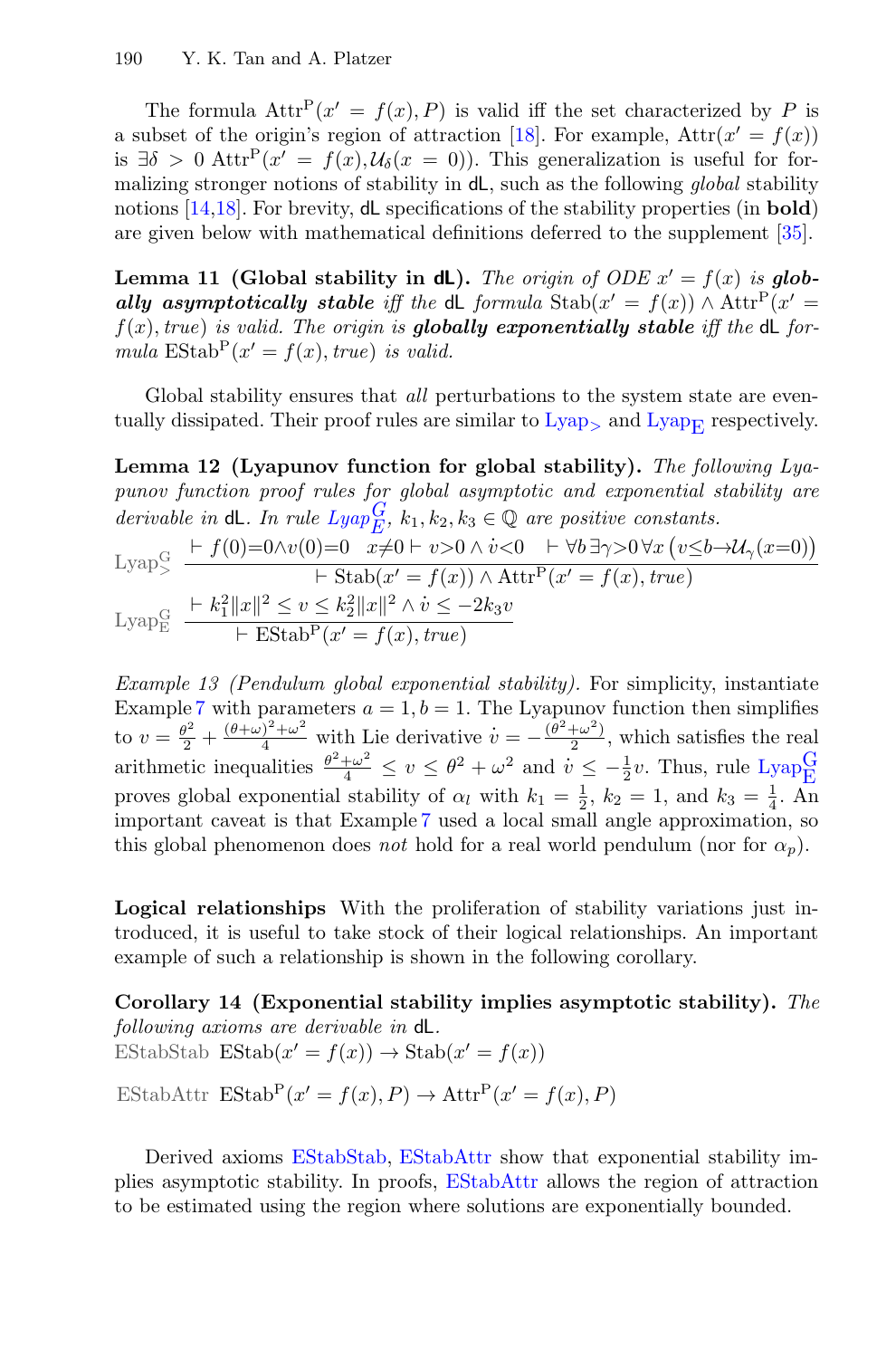## <span id="page-10-0"></span>4 General Stability

This section provides stability definitions and proof rules that generalize stability for an equilibrium point from Section [3](#page-4-0) to the stability of sets. These definitions are useful when the desired stable system state(s) is not modeled by a single equilibrium point, but may instead, e.g., lie on a periodic trajectory [\[18\]](#page-17-3), a hyperplane, or a continuum of equilibrium points within the state space [\[14\]](#page-16-1). The generalized definition is used to formalize two stability notions from the literature [\[14,](#page-16-1)[18\]](#page-17-3), and to justify their Lyapunov function proof rules.

#### 4.1 General Stability and General Attractivity

The following *general stability* formula defines stability in dL with respect to an ODE  $x' = f(x)$  and formulas P, R. The quantified variables  $\varepsilon, \delta$  are assumed to be fresh by bound renaming, i.e., do not appear in  $x, f(x), P$  or R.

$$
Stab_R^P(x' = f(x), P, R) \equiv \forall \varepsilon > 0 \,\exists \delta > 0 \,\forall x \, \big(\mathcal{U}_{\delta}(P) \to [x' = f(x)] \,\mathcal{U}_{\varepsilon}(R)\big)
$$

This formula generalizes stability of the origin  $\text{Stab}(x' = f(x))$  by adding two logical tuning knobs that can be intuitively understood as follows. The precondition P characterizes the initial states from which the system state is expected to be disturbed by some disturbance  $\delta$ . The *postcondition R* characterizes the set of desired operating states that the system must remain close (within the  $\varepsilon$ neighborhood of R) after being disturbed from its initial states.

The general attractivity formula similarly generalizes  $\text{Attr}^{\text{P}}(x' = f(x), P)$ with a postcondition  $R$  towards which the ODE solutions from initial states satisfying precondition P are asymptotically attracted.

$$
AttrRP(x' = f(x), P, R) \equiv \forall x (P \rightarrow Asym(x' = f(x), R))
$$

Lemma 15 (General Lyapunov functions). The following Lyapunov function proof rule for general stability with two stacked premises is derivable in dL.  $\vdash P \to R$ 

$$
\text{GLyap}\leftarrow \forall \varepsilon > 0 \,\exists 0 < \gamma \leq \varepsilon \,\exists k \,\begin{pmatrix} \forall x \, (\partial (\mathcal{U}_\gamma(R)) \to v \geq k) \land \\ \exists 0 < \delta \leq \gamma \,\forall x \, (\mathcal{U}_\delta(P) \to R \lor v < k) \land \\ \forall x \, (R \lor v < k \to [x' = f(x) \, \& \overline{\mathcal{U}_\gamma(R)}](R \lor v < k)) \\ \forall x \, (R \lor v < k \to [x' = f(x), P, R) \end{pmatrix}
$$

<span id="page-10-1"></span>Rule [GLyap](#page-10-1) proves general stability for precondition  $P$  and postcondition R. It generalizes the [Lyap](#page-7-0)unov function reasoning underlying rule  $Lyap<sub>></sub>$  to support arbitrary pre- and postconditions. The conjunct  $\forall x (\partial (\mathcal{U}_\gamma(R)) \to v \geq k)$ requires  $v \geq k$  on the boundary of  $\mathcal{U}_{\gamma}(R)$  while the middle conjunct requires  $v \leq k$ for some small neighborhood of P excluding R. The conjunct  $\forall x (R \lor v \leq k \to \cdots)$ asserts that  $R \vee v \leq k$  is an invariant of the ODE within closed domain  $\mathcal{U}_{\gamma}(R)$ . When  $R$  is a formula of first-order real arithmetic, this invariance question is provably equivalent in dL to a formula of real arithmetic [\[28\]](#page-17-4), so the premise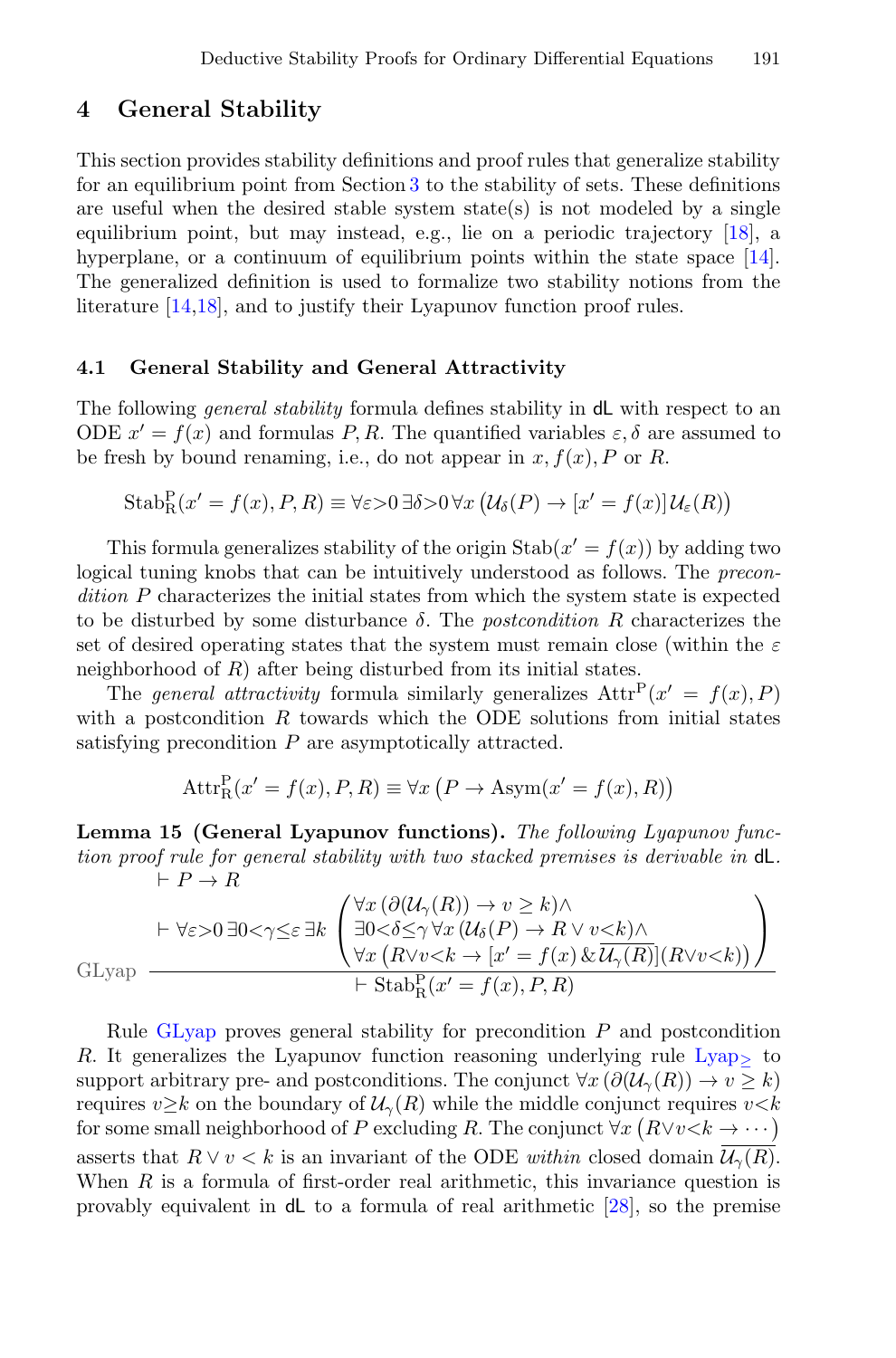of rule [GLyap](#page-10-1) is, in theory, decidable by  $\mathbb R$  $\mathbb R$  for a given candidate Lyapunov function  $v$ . In practice, it is prudent to consider specialized stability notions, for which the premise of rule [GLyap](#page-10-1) can be arithmetically simplified. Proof rules for generalized attractivity are also derivable for specialized instances.

#### 4.2 Specialization

General stability specializes to several stability notions in the literature. For brevity, dL specifications of the stability properties (in bold) are given below with mathematical definitions deferred to the supplement [\[35\]](#page-17-13).

Set Stability An important special case is when the desired operating states are exactly the states from which disturbances are expected, i.e.,  $R \equiv P$ . This leads to the notion of set stability of the set characterized by  $P$  [\[14,](#page-16-1)[18\]](#page-17-3).

**Lemma 16 (Set Stability in dL).** For the ODE  $x' = f(x)$ , the set characterized by formula  $P$  is i) stable, ii) attractive, iii) asymptotically stable, and iv) globally asymptotically stable iff the following  $dL$  formulas are valid:

- i) Stab $_{\rm R}^{\rm P}(x'=f(x), P, P),$
- $ii) \exists \delta > 0 \ \text{Attr}^{\text{P}}_{\text{R}}(x' = f(x), \mathcal{U}_{\delta}(P), P),$
- iii) Stab $_{\rm R}^{\rm P}(x'=f(x),P,P) \wedge \exists \delta > 0 \ \rm{Attr}_{R}^{\rm P}(x'=f(x),\mathcal{U}_{\delta}(P),P)$ , and
- <span id="page-11-0"></span>iv)  $\text{Stab}_{\text{R}}^{\text{P}}(x' = f(x), P, P) \wedge \text{Attr}_{\text{R}}^{\text{P}}(x' = f(x), \text{true}, P)$

The intuition for Lemma [16](#page-11-0) is similar to Lemmas [4](#page-6-0) and [11,](#page-9-3) except formula P (instead of the origin) characterizes the set of desirable states. An application of set stability is shown in the following example.

<span id="page-11-3"></span>*Example 17 (Tennis racket theorem [\[3\]](#page-16-13))*. The following system of ODEs models the rotation of a 3D rigid body  $[6,14]$  $[6,14]$ , where  $x_1, x_2, x_3$  are angular velocities and  $I_1 > I_2 > I_3 > 0$  are the principal moments of inertia along the respective axes.

$$
\alpha_r\equiv x_1'=\frac{I_2-I_3}{I_1}x_2x_3,\quad x_2'=\frac{I_3-I_1}{I_2}x_3x_1,\quad x_3'=\frac{I_1-I_2}{I_3}x_1x_2
$$

When such a rigid object is spun or rotated on each of its axes, a well-known physical curiosity [\[3\]](#page-16-13) is that the rotation is stable in the first and third axes, whilst additional (unstable) twisting motion is observed for the intermediate axis. Mathematically, a perfect rotation, e.g., around  $x_1$ , corresponds to a (large) initial value for  $x_1$  with no rotation in the other axes, i.e.,  $x_2 = 0$ ,  $x_3 = 0$ . Accordingly the real world observation of stability for rotations about the first principal axis is explained by stability with respect to small perturbations in  $x_2, x_3$ , as formally specified by formula  $(3)$  below. Note that the set characterized by formula  $x_2 = 0 \wedge x_3 = 0$  is the entire  $x_1$  axis, not just a single point. Similarly, rotations are stable around the third principal axis iff formula [\(4\)](#page-11-2) is valid.

<span id="page-11-1"></span>
$$
Stab_R^P(\alpha_r, x_2 = 0 \land x_3 = 0, x_2 = 0 \land x_3 = 0)
$$
\n(3)

<span id="page-11-2"></span>
$$
Stab_R^P(\alpha_r, x_1 = 0 \land x_2 = 0, x_1 = 0 \land x_2 = 0)
$$
\n(4)

The validity of formulas [\(3\)](#page-11-1) and [\(4\)](#page-11-2) are proved in Example [20.](#page-13-1)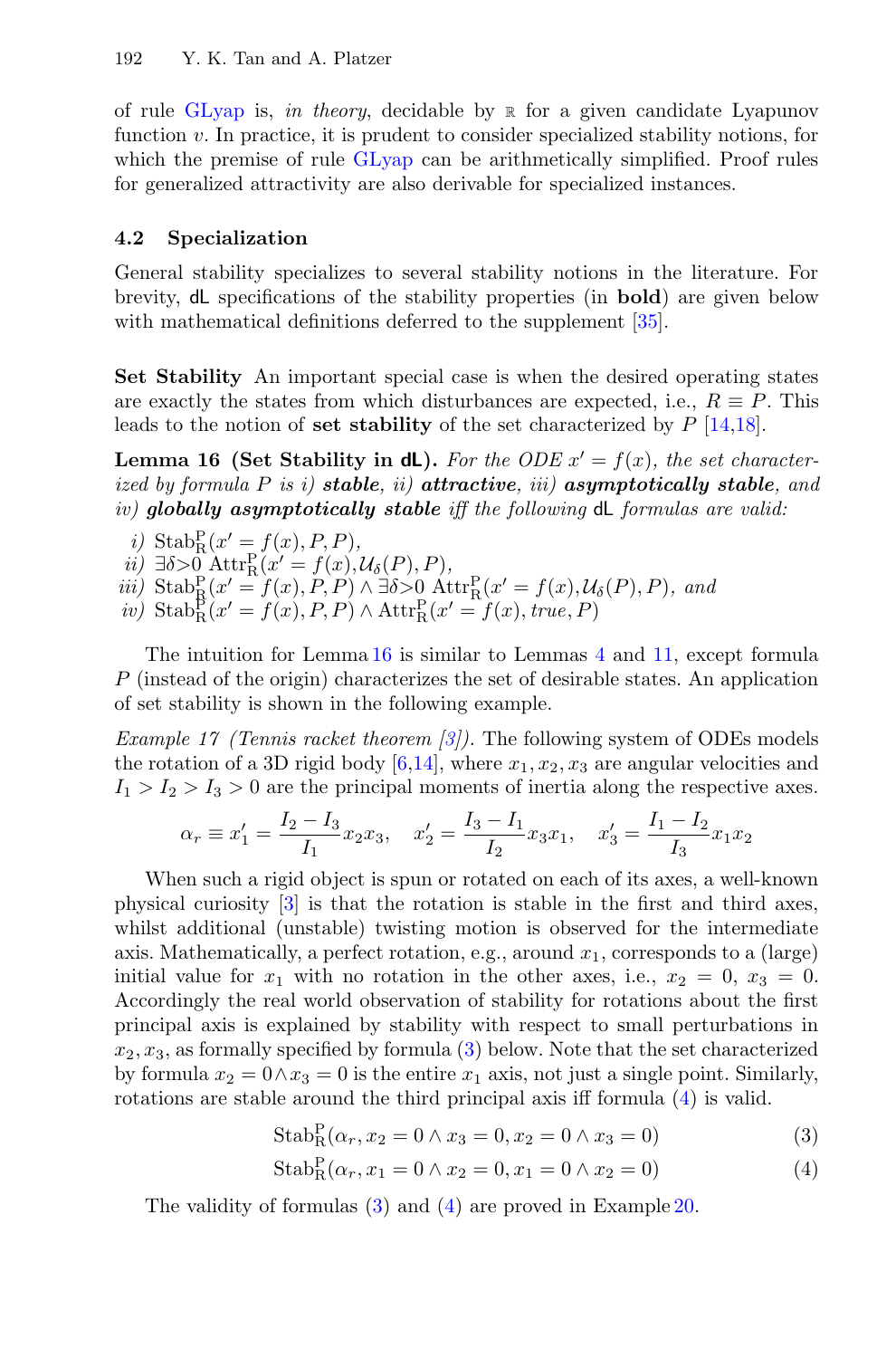The formal specification of set stability yields three provable logical consequences which are important stepping stones for the set stability proof rules.

<span id="page-12-2"></span>Corollary 18 (Set stability properties). The following axioms are derivable in dL. In axiom [SClosure,](#page-12-0) formula  $\overline{P}$  characterizes the topological closure of formula P. In axiom [SClosed,](#page-12-1) formula P characterizes a closed set. SetSAttr  $Stab_R^P(x' = f(x), P, P)$  $\rightarrow (\text{Asym}(x' = f(x), P) \leftrightarrow \forall \varepsilon > 0 \langle x' = f(x) \rangle \mathcal{U}_{\varepsilon}(P))$ SClosure  $\text{Stab}^{\text{P}}_{\text{R}}(x' = f(x), P, P) \leftrightarrow \text{Stab}^{\text{P}}_{\text{R}}(x' = f(x), \overline{P}, \overline{P})$ SClosed  $\text{Stab}_{R}^{P}(x' = f(x), P, P) \rightarrow \forall x (P \rightarrow [x' = f(x)]P)$ 

<span id="page-12-1"></span><span id="page-12-0"></span>Axiom [SetSAttr](#page-12-2) generalizes [SAttr](#page-6-1) and provides a syntactic simplification of the region of attraction for formula  $P$  when  $P$  is stable. Axiom [SClosure](#page-12-0) says that stability of P is equivalent to stability of its closure  $\overline{P}$ , because for any perturbation  $\delta > 0$ , the neighborhoods  $\mathcal{U}_{\delta}(P)$  and  $\mathcal{U}_{\delta}(\overline{P})$  are provably equivalent in real arithmetic. Axiom [SClosed](#page-12-1) says that for closed formulas  $P$ , invariance of  $P$  is a necessary condition for stability of  $P$ . Without loss of generality, it suffices to develop proof rules for stability of formulas characterizing closed (using [SClosure\)](#page-12-0) and invariant (using [SClosed\)](#page-12-1) sets. Indeed, standard definitions of set stability [\[14,](#page-16-1)[18\]](#page-17-3) usually assume that the set of concern is closed and invariant.

Lemma 19 (Set stability Lyapunov functions). The following Lyapunov function proof rules for set stability are derivable in  $dL$ . In derived rules  $SLu$ and  $SLyap_{>}$  $SLyap_{>}$ , formula P characterizes a compact (i.e., closed and bounded) set. In derived rule  $SLyap^*_{\geq}$  $SLyap^*_{\geq}$ , the two premises are stacked.

<span id="page-12-4"></span><span id="page-12-3"></span>
$$
\begin{aligned}\n\text{SLyap}_{\geq} & \xrightarrow{P \vdash [x' = f(x)]} \xrightarrow{P \vdash v > 0 \land v \leq 0} \qquad \partial P \vdash v \leq 0 \\
&\xrightarrow{P \vdash [x' = f(x)]} \xrightarrow{P \vdash v > 0 \land v < 0} \qquad \partial P \vdash v \leq 0 \\
\text{SLyap}_{\geq} & \xrightarrow{P \vdash [x' = f(x)]} \xrightarrow{P \vdash v > 0 \land v < 0} \qquad \partial P \vdash v \leq 0 \\
&\xrightarrow{P \vdash [x' = f(x)]} \xrightarrow{P \vdash v > 0 \land \exists \delta > 0 \text{ Attr}_{R}^{P}(x' = f(x), \mathcal{U}_{\delta}(P), P)} \\
&\xrightarrow{P \vdash [x' = f(x)]} \xrightarrow{P \vdash (x' \land \exists \delta > 0 \text{ Attr}_{R}^{P}(x' = f(x), \mathcal{U}_{\delta}(P)) \land \neg P \rightarrow v < k)} \\
&\xrightarrow{P \vdash \forall \varepsilon > 0 \exists 0 < \gamma \leq \varepsilon} \xrightarrow{f \exists \delta > 0 \text{ Attr}_{R}^{P}(x' = f(x), P, P)} \\
\text{SLyap}_{\geq} & \xrightarrow{P \vdash \forall x \text{ } (\mathcal{U}_{\gamma}(P) \land \neg P \rightarrow v \leq 0)} \xrightarrow{P \vdash \forall x \text{ } (\mathcal{U}_{\gamma}(P) \land \neg P \rightarrow v \leq 0)}\n\end{aligned}
$$

<span id="page-12-5"></span>All three proof rules have the necessary premise  $P \vdash [x' = f(x)]P$  which says that formula P is an invariant of the ODE  $x' = f(x)$ . Rules  $SLyap_{\geq}$  $SLyap_{\geq}$ ,  $SLyap_{\geq}$ are slight generalizations of Lyapunov function proof rules for set stability [\[14\]](#page-16-1) and they respectively generalize rules  $Lyap_>, Lyap_$  $Lyap_>, Lyap_$  to prove stability for an invariant  $P$ . Importantly, both rules assume that  $P$  characterizes a compact, i.e., closed and bounded set, which simplifies the arithmetical conditions on  $v$  in their premises. The rule *without* the boundedness requirement on  $P$  suggested in the remark after  $[18,$  Definition 8.1, is unsound, see supplement  $[35]$ .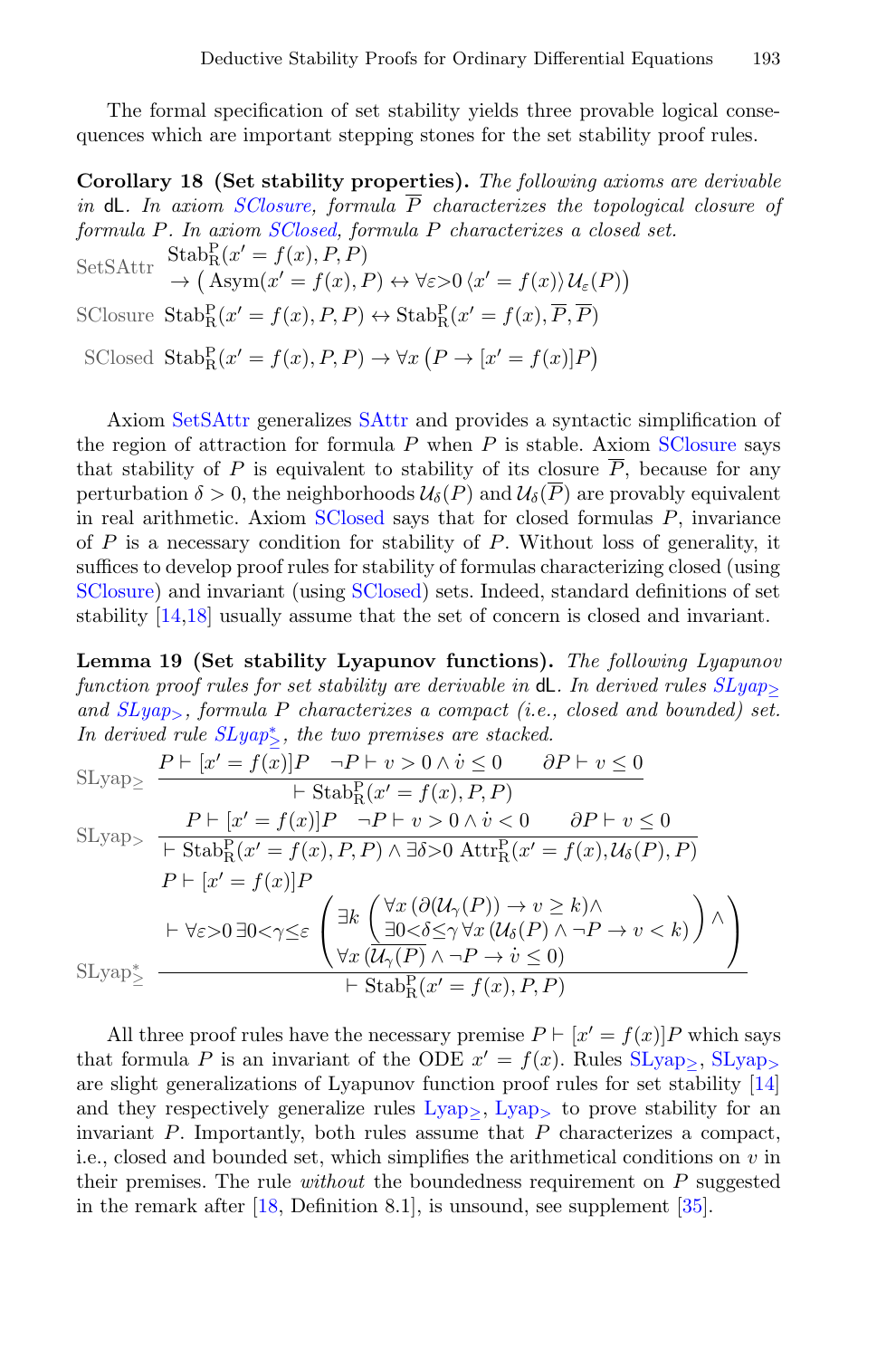For asymptotic stability (in rule [SLyap](#page-12-4)>), boundedness also guarantees that perturbed ODE solutions always exist for sufficient duration, which is a funda-mental step in the ODE liveness proofs [\[36\]](#page-17-5). Rule  $SLyap^*_{\geq}$  $SLyap^*_{\geq}$  is derived from rule [GLyap](#page-10-1) using invariance of  $P$  by the first premise; it provides a means of formally proving the set stability properties [\(3\)](#page-11-1) and [\(4\)](#page-11-2) from Example [17.](#page-11-3)

<span id="page-13-1"></span>Example 20 (Stability of rigid body motion). The proof for [\(3\)](#page-11-1) uses the Lyapunov function  $v = \frac{1}{2}(\frac{\tilde{I}_1 - \tilde{I}_2}{I_3 - I_2}x_2^2 - \frac{\tilde{I}_3 - \tilde{I}_1}{I_2}x_3^2)$ , whose Lie derivative is  $v = 0$ , and rule  $SLyap^*_{\geq}$  $SLyap^*_{\geq}$  with formula  $P \equiv x_2 = 0 \wedge x_3 = 0$ . The proof for [\(4\)](#page-11-2) is symmetric. For the top premise of rule  $SLyap^*_{\geq}$  $SLyap^*_{\geq}$ , formula P is a provable invariant [\[28\]](#page-17-4) of the ODE  $\alpha_r$ . The bottom premise, although arithmetically complicated, can be simplified by choosing  $\gamma = \varepsilon$  and deciding the resulting formula by [R](#page-4-1).

Recall that the  $x_1$  axis is not a compact set so neither of the standard proof rules for set stability  $SLyap_$  $SLyap_$ ,  $SLyap_$  would be sound for this proof.

Epsilon-Stability Motivated by numerical robustness of proofs of stability, Gao et al. [\[12\]](#page-16-5) define  $\varepsilon$ -stability for ODEs. The following dL characterization shows how  $\varepsilon$ -stability can be understood as an instance of general stability.

<span id="page-13-2"></span>Lemma 21 ( $\varepsilon$ -Stability in dL). The origin of ODE  $x' = f(x)$  is  $\varepsilon$ -stable for constant  $\varepsilon > 0$  iff the dL formula  $\text{Stab}_R^P(x' = f(x), x = 0, \mathcal{U}_\varepsilon(x = 0))$  is valid.

Unlike set stability,  $\varepsilon$ -stability is an instance of general stability where the pre- and postconditions differ. In  $\varepsilon$ -stability, systems are perturbed from the precondition  $x = 0$  (the origin), but the postcondition enlarges the set of desired states to a  $\varepsilon > 0$  neighborhood of the origin, which is considered indistinguishable from the origin itself [\[12\]](#page-16-5). An immediate consequence of Lemma [21](#page-13-2) is that rule [GLyap](#page-10-1) can be used to prove  $\varepsilon$ -stability, as shown in the next section.

# <span id="page-13-0"></span>5 Stability in KeYmaera X

This section puts the dL stability specifications and derivations from the preceding sections into practice through proofs for several case studies in the KeYmaera X theorem prover  $[11]$ .<sup>[6](#page-13-3)</sup> Examples [7,](#page-7-3) [13,](#page-9-4) [17,](#page-11-3) [20](#page-13-1) have also been formalized. The insights from these proofs are discussed after an overview of the case studies.

Inverted Pendulum. The stability of the resting state of the pendulum is in-vestigated in Examples [7](#page-7-3) and [13.](#page-9-4) For the inverted pendulum  $\alpha_i$  from [\(2\)](#page-3-4), the controlled torque  $u(\theta, \omega)$  must be designed and rigorously proved to ensure feedback stabilization [\[18\]](#page-17-3) of the inverted position. A standard PD (Proportional-Derivative) controller can be used for stabilization, where the control input has the form  $u(\theta, \omega) = k_1 \theta + k_2 \omega$  for tuning parameters  $k_1, k_2$ . Asymptotic stability of the inverted position is achieved for any control parameter choice where  $k_1 > a$ and  $k_2 > -b$ . The sequent  $a > 0, b \ge 0, k_1 > a, k_2 > -b$   $\vdash$  AStab $(\alpha_i)$  is proved in KeYmaera X using the Lyapunov function  $\frac{(k_1-a)\theta^2}{2} + \frac{(((b+k_2)\theta+\omega)^2+\omega^2)}{4}$  $\frac{(\pi + \omega) + \omega}{4}$ .

<span id="page-13-3"></span> $^6$  See <https://github.com/LS-Lab/KeYmaeraX-projects/blob/master/stability>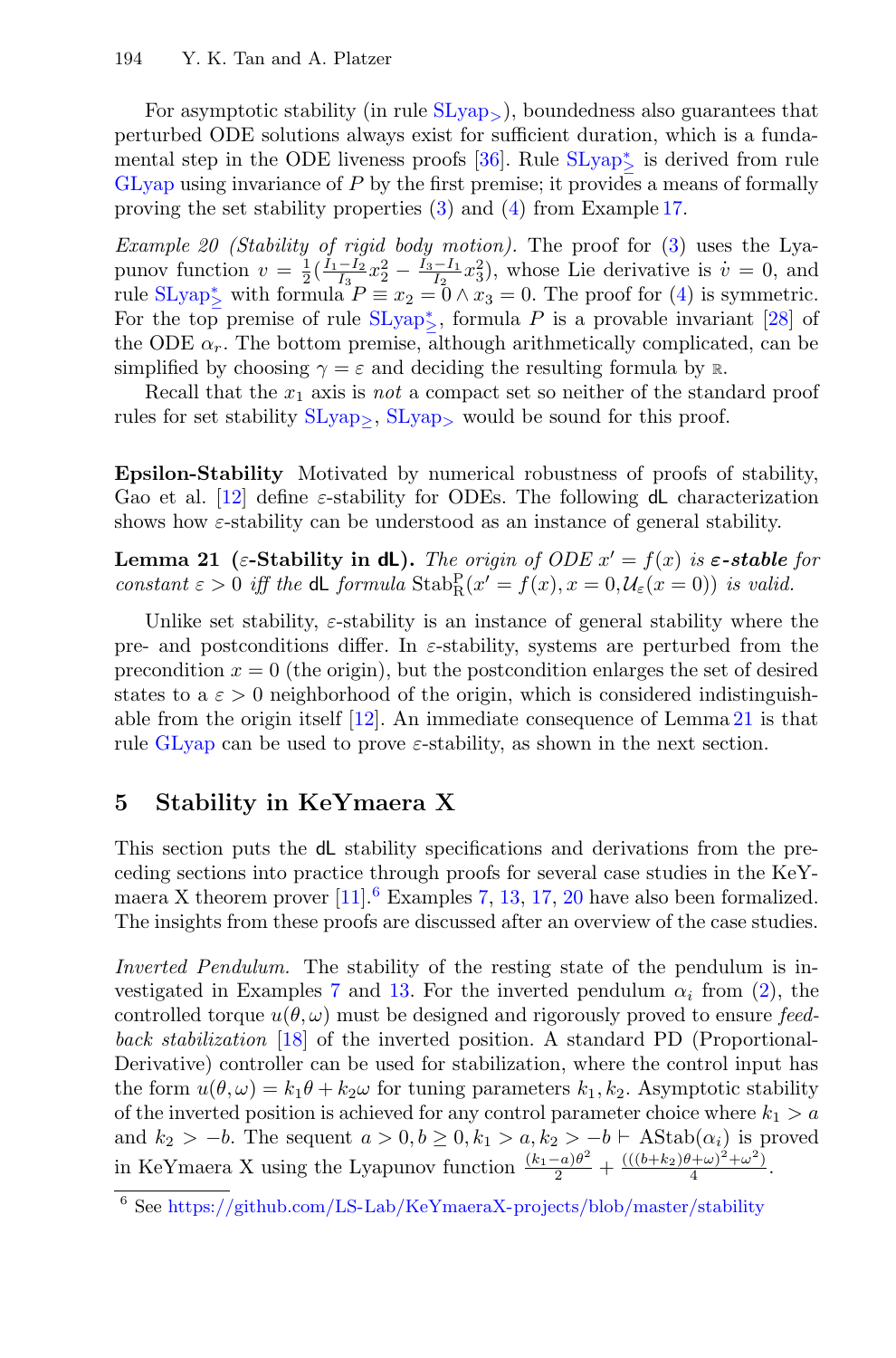Frictional Tennis Racket Theorem. The stability of a 3D rigid body is investigated for  $\alpha_r$  in Examples [17](#page-11-3) and [20.](#page-13-1) The following ODEs model additional frictional forces that oppose the rotational motion in each axis of the rigid body, where  $\alpha_1, \alpha_2, \alpha_3 > 0$  are positive coefficients of friction:

$$
\alpha_f \equiv x_1' = \frac{I_2 - I_3}{I_1} x_2 x_3 - \alpha_1 x_1, \ x_2' = \frac{I_3 - I_1}{I_2} x_3 x_1 - \alpha_2 x_2, \ x_3' = \frac{I_1 - I_2}{I_3} x_1 x_2 - \alpha_3 x_3
$$

In the presence of friction, rotations of the rigid body are globally asymptotically stable in the first and third principal axes, as proved in KeYmaera X.

$$
\Gamma \equiv I_1 > I_2, I_2 > I_3, I_3 > 0, \alpha_1 > 0, \alpha_2 > 0, \alpha_3 > 0
$$
  
\n
$$
\Gamma \vdash \text{Stab}_{R}^{P}(\alpha_f, x_2=0 \land x_3=0, x_2=0 \land x_3=0) \land \text{Attr}_{R}^{P}(\alpha_f, true, x_2=0 \land x_3=0)
$$
  
\n
$$
\Gamma \vdash \text{Stab}_{R}^{P}(\alpha_f, x_1=0 \land x_2=0, x_1=0 \land x_2=0) \land \text{Attr}_{R}^{P}(\alpha_f, true, x_1=0 \land x_2=0)
$$

Both asymptotic stability properties are proved using  $\text{SLyap}_{\geq}^{*}$  $\text{SLyap}_{\geq}^{*}$  $\text{SLyap}_{\geq}^{*}$  and the live-ness property [\[36\]](#page-17-5) that the kinetic energy  $I_1x_1^2 + I_2x_2^2 + I_3x_3^2$  of the system tends to zero over time. The latter property implies that solutions of  $\alpha_f$  exist globally and that the values of  $x_1, x_2, x_3$  asymptotically tend to zero, which proves global asymptotic stability with the aid of [SetSAttr.](#page-12-2) Even though a proof rule for (global) asymptotic stability of general nonlinear ODEs and unbounded sets is not available (Section [4\)](#page-10-0), this example shows that formalized stability properties can still be proved on a case-by-case basis using dL's ODE reasoning principles.

Moore-Greitzer Jet Engine  $[12]$ . The origin of the ODE modeling a simplified jet engine  $\alpha_m \equiv x'_1 = -x_2 - \frac{3}{2}x_1^2 - \frac{1}{2}x_1^3$ ,  $x'_2 = 3x_1 - x_2$  is  $\varepsilon$ -stable for  $\varepsilon = 10^{-10}$  [\[12\]](#page-16-5). The sequent  $\varepsilon = 10^{-10} \vdash \text{Stab}_{\text{R}}^{\text{P}}(\alpha_m, x_1^2 + x_2^2 = 0, x_1^2 + x_2^2 < \varepsilon^2)$ is proved in KeYmaera X. The key proof ingredients are an  $\varepsilon$ -Lyapunov function [\[12\]](#page-16-5) and manual arithmetic steps, e.g., instantiating existential quantifiers appearing in the specification of  $\varepsilon$ -stability with appropriate values [\[12\]](#page-16-5).

Other Examples [\[1\]](#page-16-4). Stability for several ODEs with Lyapunov functions generated by an inductive synthesis technique  $[1,$  Examples 5–11] were successfully verified in KeYmaera X. The proof for the largest, 6-dim. nonlinear ODE  $[1,$ Example 5 required substantial manual arithmetic reasoning in KeYmaera X.<sup>[7](#page-14-0)</sup>

The arithmetical conditions in  $[1,]$  $[1,]$  Equation 1 are identical to the premises of rule [Lyap](#page-7-0)<sub>></sub> except it unsoundly omits the condition  $v(0) = 0$ , see supplement [\[35\]](#page-17-13). The generated Lyapunov functions remain correct because the inductive synthesis technique [\[1\]](#page-16-4) implicitly guarantees this omitted condition.

Summary. These case studies demonstrate the feasibility of carrying out proofs of various (advanced) stability properties within KeYmaera X using this paper's stability specifications. The proofs share similar high-level proof structure, which suggests that proof automation could significantly reduce proof effort [\[10\]](#page-16-14). Such automation should also support user input of key insights for difficult reasoning steps, e.g., real arithmetic reasoning with nested, alternating quantifiers.

<span id="page-14-0"></span><sup>&</sup>lt;sup>7</sup> The Lyapunov function in [\[1,](#page-16-4) Example 5] does not work for its associated ODE. It works if the ODE is corrected with  $\dot{x}_1 = -x_1^3 + 4x_2^3 - 6x_3x_4$ , as in the literature [\[23\]](#page-17-14).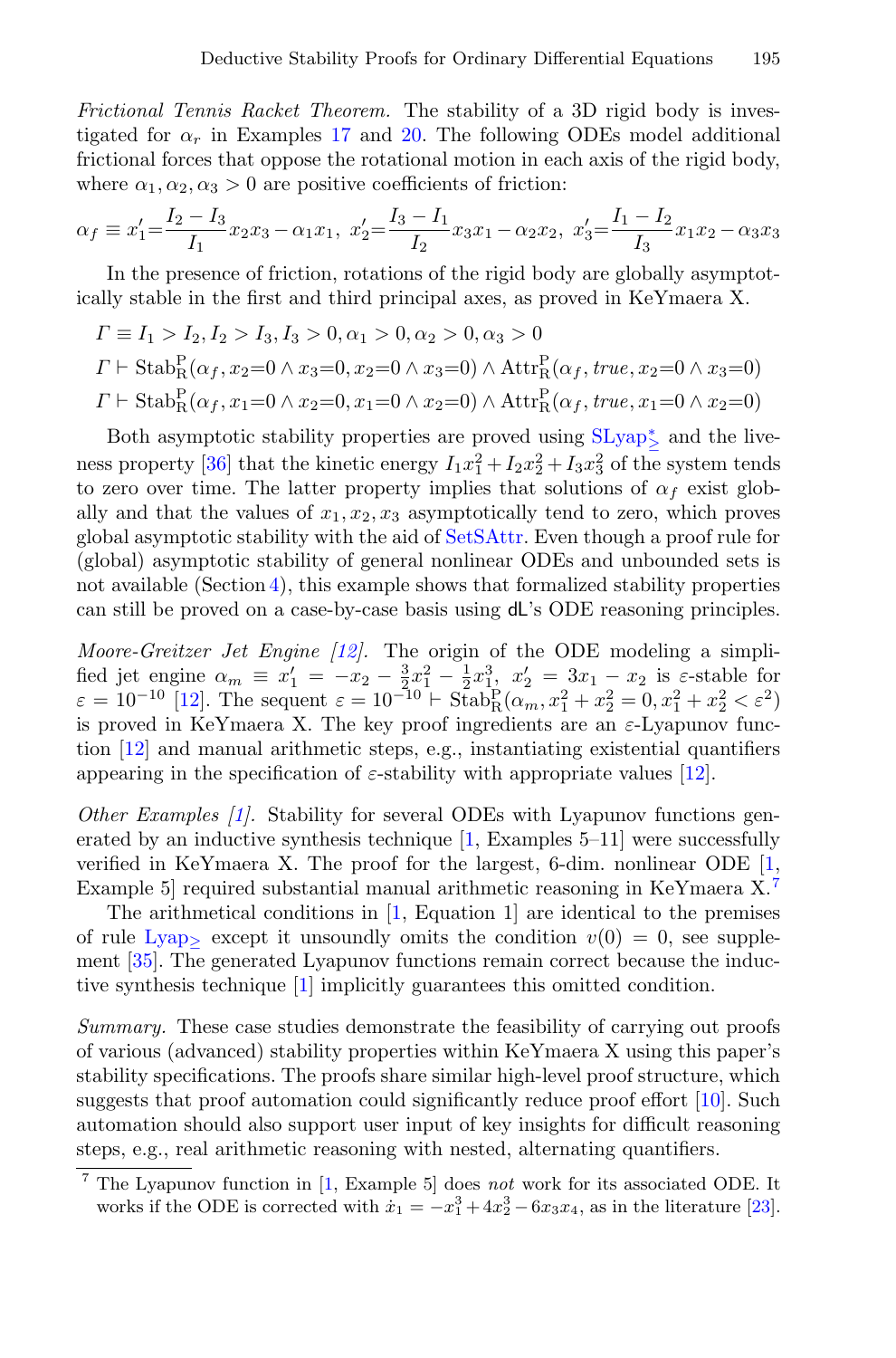# 6 Related Work

Stability is a fundamental property of interest across many different fields of mathematics [\[6,](#page-16-10)[15,](#page-16-0)[19](#page-17-0)[,30,](#page-17-1)[31,](#page-17-6)[34\]](#page-17-2) and engineering [\[14](#page-16-1)[,18,](#page-17-3)[20\]](#page-17-12). This related work discussion focuses on formal approaches to stability of ODEs.

Logical specification of stability. Rouche, Habets, and Laloy [\[31\]](#page-17-6) provide a pioneering example of using logical notation to specify and classify stability properties of ODEs. Alternative logical frameworks have also been used to specify stability and related properties: stability is expressed in HyperSTL [\[22\]](#page-17-17) as a hyperproperty relating the trace of an ODE against two constant traces;  $\epsilon$ -stability is studied in the context of  $\delta$ -complete reasoning over the reals [\[12\]](#page-16-5); region stability for hybrid systems [\[29\]](#page-17-18) is discussed using CTL\*; the syntactic specification of Asym $(x' = f(x), P)$  resembles the limit definition using filters [\[16\]](#page-16-15). This paper uses dL as a sweet spot logical framework, general enough to specify various stability properties of interest, e.g., asymptotic or exponential stability, and the stability of sets, while also enabling syntactic proofs of those properties.

Formal verification of stability. There is a vast literature on finding Lyapunov functions for stability, e.g., through numerical [\[24,](#page-17-15)[23](#page-17-14)[,37\]](#page-17-16) and algebraic methods [\[9](#page-16-12)[,21\]](#page-17-7). Formal approaches are often based on finding Lyapunov function candidates and *certifying* the correctness of those generated candidates [\[1,](#page-16-4)[12,](#page-16-5)[17,](#page-16-6)[33\]](#page-17-8). This paper's approach enables highly trustworthy certification of those candidates in  $dL$  and KeYmaera X, with stability proof rules that are soundly derived from  $d\mathsf{L}$ 's parsimonious axiomatization [\[25,](#page-17-9)[26](#page-17-10)[,27\]](#page-17-11), as implemented in KeYmaera X  $[11,26]$  $[11,26]$ . Sections [4](#page-10-0) and [5](#page-13-0) further show that this paper's approach supports verification of advanced stability properties [\[12,](#page-16-5)[14,](#page-16-1)[18\]](#page-17-3) within the same dL framework. New stability proof rules like [GLyap](#page-10-1) can also be soundly and *syntac*tically justified in dL without the need for (low-level) semantic reasoning about the underlying ODE mathematics. As an example of the latter, semantic approach, LaSalle's invariance principle is formalized in Coq [\[7\]](#page-16-16) and used to verify the correctness of an inverted pendulum controller [\[32\]](#page-17-19).

## 7 Conclusion

This paper shows how ODE stability can be formalized in dL using the key idea that stability properties are  $\forall$  /∃-quantified dynamical formulas. These specifications, their proof rules, and their logical relationships are all syntactically derived from dL's sound proof calculus. This further enables trustworthy KeYmaera X proofs that rigorously verify *every step* in an ODE stability argument, from arithmetical premises down to dynamical reasoning for ODEs. Directions for future work include  $i$ ) formalization of stability with respect to perturbations of the system dynamics, and ii) generalizations of stability to hybrid systems.

Acknowledgments. We thank Brandon Bohrer, Stefan Mitsch, and the anonymous reviewers for their helpful feedback on KeYmaera X and this paper.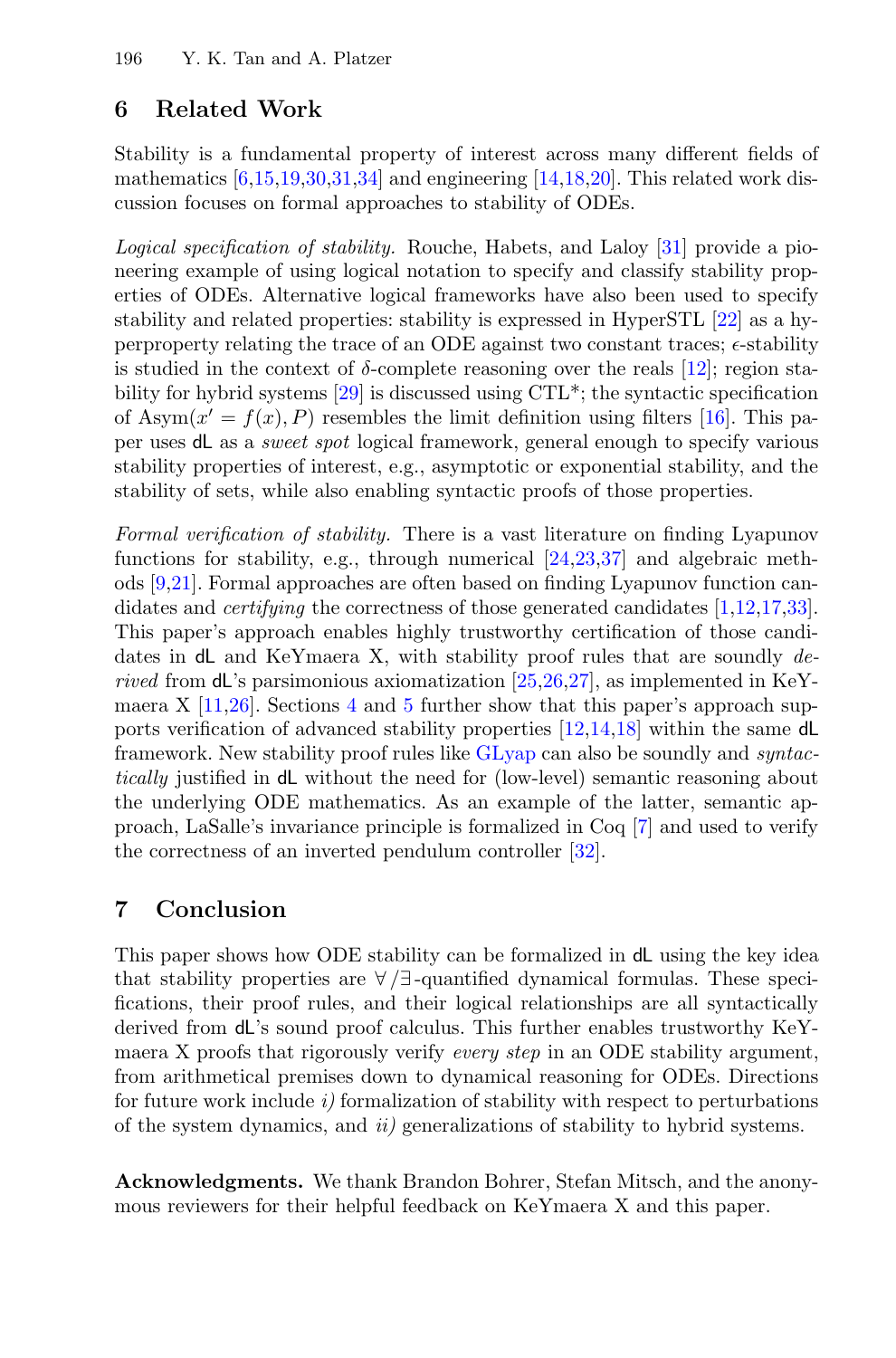## References

- <span id="page-16-4"></span>1. Ahmed, D., Peruffo, A., Abate, A.: Automated and sound synthesis of Lyapunov functions with SMT solvers. In: Biere, A., Parker, D. (eds.) TACAS. LNCS, vol. 12078, pp. 97–114. Springer (2020). [https://doi.org/10.1007/978-3-030-45190-5](https://doi.org/10.1007/978-3-030-45190-5_6) 6
- <span id="page-16-2"></span>2. Alur, R.: Principles of Cyber-Physical Systems. MIT Press (2015)
- <span id="page-16-13"></span>3. Ashbaugh, M.S., Chicone, C.C., Cushman, R.H.: The twisting tennis racket. Journal of Dynamics and Differential Equations 3, 67–85 (1991). <https://doi.org/10.1007/BF01049489>
- <span id="page-16-11"></span>4. Bochnak, J., Coste, M., Roy, M.F.: Real Algebraic Geometry. Springer, Heidelberg (1998). <https://doi.org/10.1007/978-3-662-03718-8>
- <span id="page-16-8"></span>5. Branicky, M.S.: Introduction to hybrid systems. In: Hristu-Varsakelis, D., Levine, W.S. (eds.) Handbook of Networked and Embedded Control Systems, pp. 91–116. Birkhäuser (2005). [https://doi.org/10.1007/0-8176-4404-0](https://doi.org/10.1007/0-8176-4404-0_5)<sub>-5</sub>
- <span id="page-16-10"></span>6. Chicone, C.: Ordinary Differential Equations with Applications. Springer, New York, second edn. (2006). <https://doi.org/10.1007/0-387-35794-7>
- <span id="page-16-16"></span>7. Cohen, C., Rouhling, D.: A formal proof in Coq of LaSalle's invariance principle. In: Ayala-Rincón, M., Muñoz, C.A. (eds.) ITP. LNCS, vol. 10499, pp. 148–163. Springer (2017). [https://doi.org/10.1007/978-3-319-66107-0](https://doi.org/10.1007/978-3-319-66107-0_10) 10
- <span id="page-16-3"></span>8. Doyen, L., Frehse, G., Pappas, G.J., Platzer, A.: Verification of hybrid systems. In: Clarke, E.M., Henzinger, T.A., Veith, H., Bloem, R. (eds.) Handbook of Model Checking, pp. 1047–1110. Springer, Cham (2018). [https://doi.org/10.1007/978-3-](https://doi.org/10.1007/978-3-319-10575-8_30) [319-10575-8](https://doi.org/10.1007/978-3-319-10575-8_30) 30
- <span id="page-16-12"></span>9. Forsman, K.: Construction of Lyapunov functions using Gröbner bases. In: CDC. vol. 1, pp. 798–799. IEEE (1991). <https://doi.org/10.1109/CDC.1991.261424>
- <span id="page-16-14"></span>10. Fulton, N., Mitsch, S., Bohrer, B., Platzer, A.: Bellerophon: Tactical theorem proving for hybrid systems. In: Ayala-Rincón, M., Muñoz, C.A. (eds.) ITP. LNCS, vol. 10499, pp. 207–224. Springer (2017). [https://doi.org/10.1007/978-3-319-66107-](https://doi.org/10.1007/978-3-319-66107-0_14) 0 [14](https://doi.org/10.1007/978-3-319-66107-0_14)
- <span id="page-16-7"></span>11. Fulton, N., Mitsch, S., Quesel, J., V¨olp, M., Platzer, A.: KeYmaera X: an axiomatic tactical theorem prover for hybrid systems. In: Felty, A.P., Middeldorp, A. (eds.) CADE. LNCS, vol. 9195, pp. 527–538. Springer, Cham (2015). [https://doi.org/10.1007/978-3-319-21401-6](https://doi.org/10.1007/978-3-319-21401-6_36) 36
- <span id="page-16-5"></span>12. Gao, S., Kapinski, J., Deshmukh, J.V., Roohi, N., Solar-Lezama, A., Aréchiga, N., Kong, S.: Numerically-robust inductive proof rules for continuous dynamical systems. In: Dillig, I., Tasiran, S. (eds.) CAV. LNCS, vol. 11562, pp. 137–154. Springer (2019). [https://doi.org/10.1007/978-3-030-25543-5](https://doi.org/10.1007/978-3-030-25543-5_9) 9
- <span id="page-16-9"></span>13. Goebel, R., Sanfelice, R.G., Teel, A.R.: Hybrid Dynamical Systems: Modeling, Stability, and Robustness. Princeton University Press (2012)
- <span id="page-16-1"></span>14. Haddad, W.M., Chellaboina, V.: Nonlinear Dynamical Systems and Control: A Lyapunov-Based Approach. Princeton University Press (2008)
- <span id="page-16-0"></span>15. Hirsch, M.W.: The dynamical systems approach to differential equations. Bull. Amer. Math. Soc. (N.S.) 11(1), 1–64 (07 1984)
- <span id="page-16-15"></span>16. Hölzl, J., Immler, F., Huffman, B.: Type classes and filters for mathematical analysis in Isabelle/HOL. In: Blazy, S., Paulin-Mohring, C., Pichardie, D. (eds.) ITP. LNCS, vol. 7998, pp. 279–294. Springer (2013). [https://doi.org/10.1007/978-3-642-](https://doi.org/10.1007/978-3-642-39634-2_21) [39634-2](https://doi.org/10.1007/978-3-642-39634-2_21) 21
- <span id="page-16-6"></span>17. Kapinski, J., Deshmukh, J.V., Sankaranarayanan, S., Aréchiga, N.: Simulation-guided Lyapunov analysis for hybrid dynamical systems. In: Fränzle, M., Lygeros, J. (eds.) HSCC. pp. 133–142. ACM (2014). <https://doi.org/10.1145/2562059.2562139>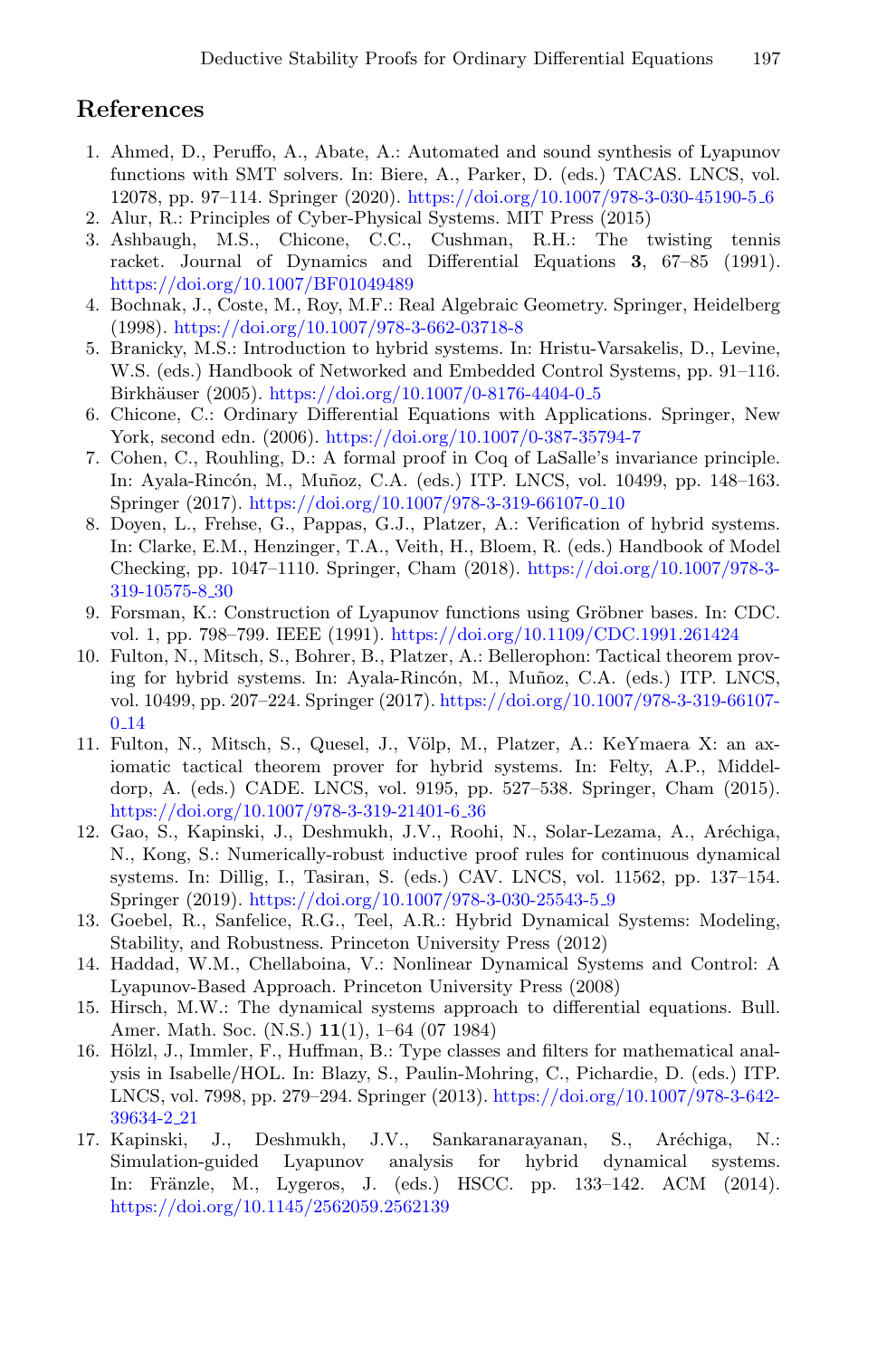- <span id="page-17-3"></span>18. Khalil, H.K.: Nonlinear systems. Macmillan Publishing Company, New York (1992)
- <span id="page-17-0"></span>19. Liapounoff, A.: Probléme général de la stabilité du mouvement. Annales de la Faculté des sciences de Toulouse : Mathématiques 9, 203-474 (1907)
- <span id="page-17-12"></span>20. Liberzon, D.: Switching in Systems and Control. Systems & Control: Foundations & Applications, Birkh¨auser (2003). <https://doi.org/10.1007/978-1-4612-0017-8>
- <span id="page-17-7"></span>21. Liu, J., Zhan, N., Zhao, H.: Automatically discovering relaxed Lyapunov functions for polynomial dynamical systems. Math. Comput. Sci.  $6(4)$ , 395–408 (2012). <https://doi.org/10.1007/s11786-012-0133-6>
- <span id="page-17-17"></span>22. Nguyen, L.V., Kapinski, J., Jin, X., Deshmukh, J.V., Johnson, T.T.: Hyperproperties of real-valued signals. In: Talpin, J., Derler, P., Schneider, K. (eds.) MEM-OCODE. pp. 104–113. ACM (2017). <https://doi.org/10.1145/3127041.3127058>
- <span id="page-17-14"></span>23. Papachristodoulou, A., Prajna, S.: On the construction of Lyapunov functions using the sum of squares decomposition. In: CDC. vol. 3, pp. 3482–3487. IEEE (2002). <https://doi.org/10.1109/CDC.2002.1184414>
- <span id="page-17-15"></span>24. Parrilo, P.A.: Structured semidefinite programs and semialgebraic geometry methods in robustness and optimization. Ph.D. thesis, California Institute of Technology (2000)
- <span id="page-17-9"></span>25. Platzer, A.: The complete proof theory of hybrid systems. In: LICS. pp. 541–550. IEEE Computer Society (2012). <https://doi.org/10.1109/LICS.2012.64>
- <span id="page-17-10"></span>26. Platzer, A.: A complete uniform substitution calculus for differential dynamic logic. J. Autom. Reasoning 59(2), 219–265 (2017). [https://doi.org/10.1007/s10817-016-](https://doi.org/10.1007/s10817-016-9385-1) [9385-1](https://doi.org/10.1007/s10817-016-9385-1)
- <span id="page-17-11"></span>27. Platzer, A.: Logical Foundations of Cyber-Physical Systems. Springer, Cham (2018). <https://doi.org/10.1007/978-3-319-63588-0>
- <span id="page-17-4"></span>28. Platzer, A., Tan, Y.K.: Differential equation invariance axiomatization. J. ACM 67(1) (2020). <https://doi.org/10.1145/3380825>
- <span id="page-17-18"></span>29. Podelski, A., Wagner, S.: Model checking of hybrid systems: From reachability towards stability. In: Hespanha, J.P., Tiwari, A. (eds.) HSCC. LNCS, vol. 3927, pp. 507–521. Springer (2006). [https://doi.org/10.1007/11730637](https://doi.org/10.1007/11730637_38) 38
- <span id="page-17-1"></span>30. Poincaré, H.: Les méthodes nouvelles de la mécanique céleste. Gauthier-Villars, Paris (1892–1899)
- <span id="page-17-6"></span>31. Rouche, N., Habets, P., Laloy, M.: Stability Theory by Liapunov's Direct Method. Springer, New York (1977). <https://doi.org/10.1007/978-1-4684-9362-7>
- <span id="page-17-19"></span>32. Rouhling, D.: A formal proof in Coq of a control function for the inverted pendulum. In: Andronick, J., Felty, A.P. (eds.) CPP. pp. 28–41. ACM (2018). <https://doi.org/10.1145/3167101>
- <span id="page-17-8"></span>33. Sankaranarayanan, S., Chen, X., Ábrahám, E.: Lyapunov function synthesis using Handelman representations. In: Tarbouriech, S., Krstic, M. (eds.) NOLCOS. pp. 576–581. IFAC (2013). <https://doi.org/10.3182/20130904-3-FR-2041.00198>
- <span id="page-17-2"></span>34. Strogatz, S.H.: Nonlinear Dynamics and Chaos: With Applications to Physics, Biology, Chemistry, and Engineering. Westview Press, Boulder, CO, second edn. (2015)
- <span id="page-17-13"></span>35. Tan, Y.K., Platzer, A.: Deductive stability proofs for ordinary differential equations. CoRR abs/2010.13096 (2020), <https://arxiv.org/abs/2010.13096>
- <span id="page-17-5"></span>36. Tan, Y.K., Platzer, A.: An axiomatic approach to existence and liveness for differential equations. Formal Aspects Comput. (to appear). <https://doi.org/10.1007/s00165-020-00525-0>
- <span id="page-17-16"></span>37. Topcu, U., Packard, A.K., Seiler, P.J.: Local stability analysis using simulations and sum-of-squares programming. Autom. 44(10), 2669–2675 (2008). <https://doi.org/10.1016/j.automatica.2008.03.010>